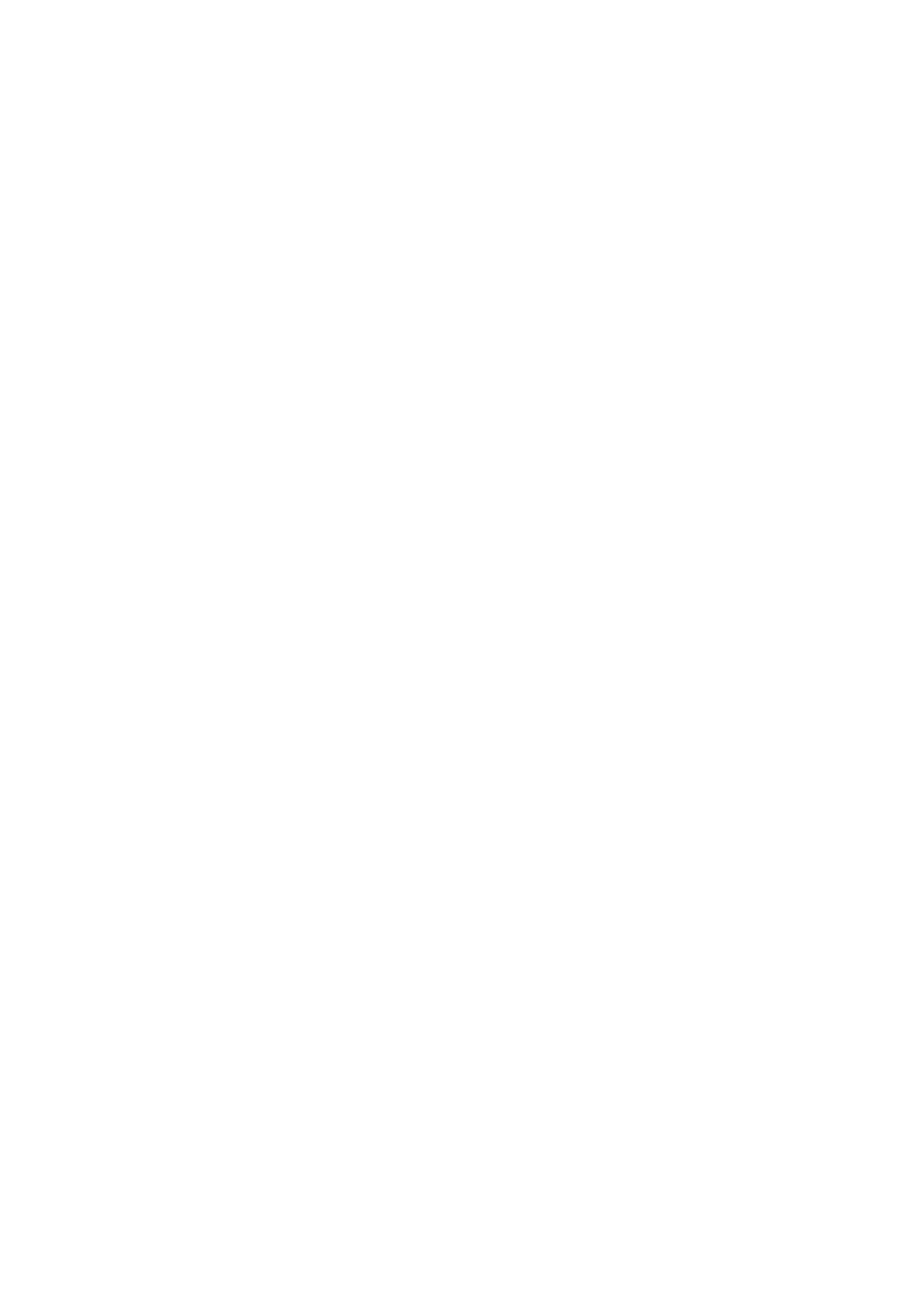**Tertiary Education in Emerging Markets Findings and Recommendations Introduction**

## **Economic and Social Imperatives**

The critical constraints to sustained economic growth, social cohesion and political stability in emerging markets include environmental degradation, economic deprivation, social inequality and weak public and private sector governance. None of those constraints can be overcome without massive increases in the supply of competent leaders, managers, administrators, teachers, doctors, lawyers, technicians and other professionals. The skills and competencies they will need depend on the transformation of tertiary education.

The symposium focussed on the challenges that face emerging markets if they are to develop tertiary education systems that will equip them to thrive in an increasingly competitive world. The symposium's main recommendations are summarized here and are explained in more detail in the main section of this document.

# **Strategic Objectives**

Whilst recognizing that every emerging market has distinctive priorities and objectives the symposium *recommended* that emerging market governments should:

- Develop comprehensive strategies covering all forms of tertiary education **and** links between tertiary and secondary education.
- Ensure there is broad public and private sector participation in the definition of relative priorities, the establishment of sustainable institutional missions, the allocation of resources (including research resources) and the management of relevant standards.
- Emphasize the need for improved preparation for tertiary education through upgraded primary and secondary education and pre-tertiary teacher education.
- Give increasing emphasis to the development of life-long learning systems.
- Create multiple means for transfers between different types of tertiary institutions to accommodate changes in student preferences and aptitudes.
- Empower regulatory bodies to develop and enforce nationally applicable accreditation standards in public and private institutions including private forprofit and foreign based institutions.
- Ensure tertiary institutions remain relevant to changing national needs by strengthening ties between tertiary institutions, government and business communities to help define anticipated future skill requirements.
- Encourage continuous self-assessment and adjustment in tertiary institutions. Nurture excellence in both elite and mainstream institutions while avoiding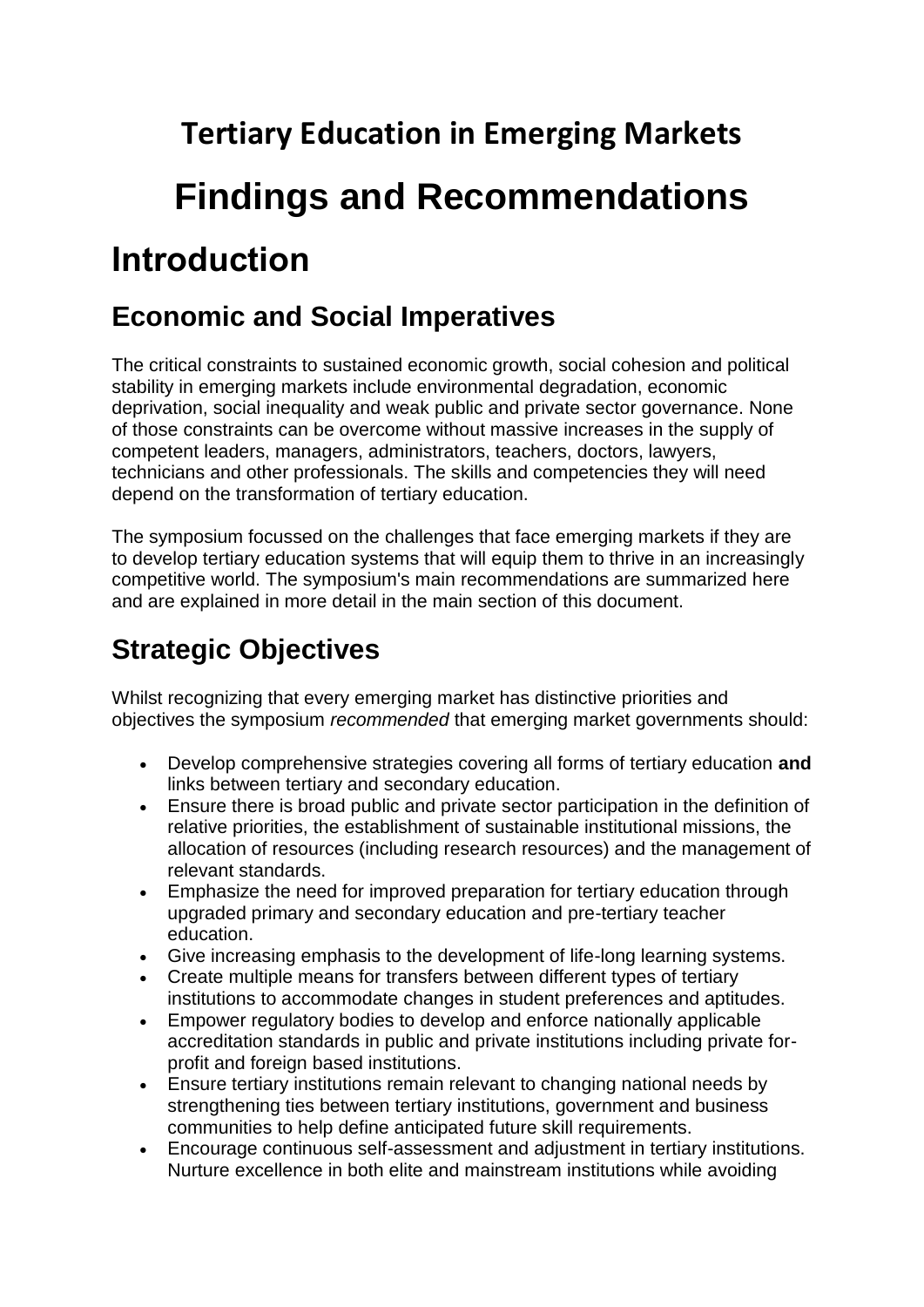over-concentration on elite institutions at the expense of mainstream institutions

## **Resourcing Tertiary Education: Students**

Given regressive trends in the distribution of wealth and income in emerging markets, the potential consequences of these trends for the integrity of their social (and political) fabrics, underlying principles of social justice and the fact that the denial of tertiary education to those who can benefit from it wastes human capital, the symposium *recommended* that governments and institutions ensure that:

- Access to (conventional or distance learning) tertiary education is open to all qualified students without regard to family circumstances or financial capacity.
- Tertiary institutions make concerted efforts to attract and retain traditionally excluded students.
- All students pay at least part of the cost of tertiary education by borrowing, and/or earning.
- Consideration is given to creating loan or equity-investment markets for student financing and to arrangements for deferred repayment including minimum income thresholds, the use of taxation as a medium for repayment and the possibility of differential treatment for those who go on to produce public goods.
- Student financing provides funds to students rather than institutions.

### **Resourcing Tertiary Education: Teachers**

Recognizing that the quality of tertiary education is largely determined by the quality of teaching the symposium *recommended* governments ensure that:

- Compensation arrangements should recognize the critical role of teachers and the need to attract and retain them in tertiary education.
- The terms and conditions of employment are competitive with those in other fields in which their expertise might be employed and varies in accordance with the need to attract and retain skilled personnel in strategic fields such as science and industry-oriented research.
- Teachers receive support to keep pace with changes in technology, communication and teaching methods.

### **Resourcing Tertiary Education: Research**

Recognizing intimate links between teaching and research in tertiary institutions, assuming some types of research should be at least partly funded by private enterprise and accepting that research generates public benefits, the symposium *recommended* that emerging market governments should:

 Develop coherent, consistent and equitable policies to govern the allocation of resources for publicly funded research on the basis of intellectual merit.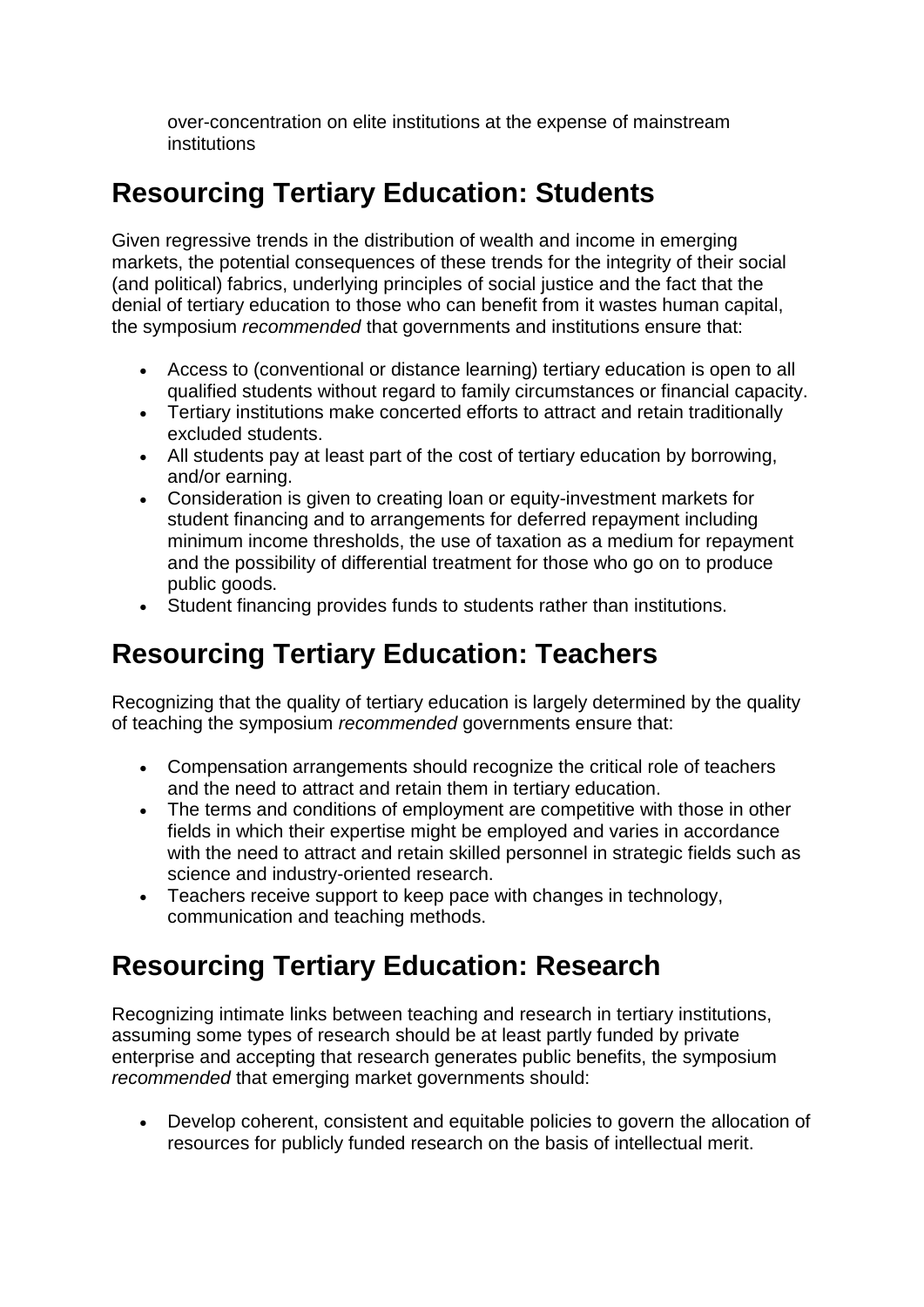- Align publicly funded research with national economic, social and cultural priorities and the expansion of national innovation capacity.
- Build and retain critical masses of research personnel using a mix of international and local training and sustain institutional capacities to access world systems and data bases for research and innovation.
- Encourage researchers to leverage their careers and capacities by partnering with institutions and scholars in high income countries.
- Develop transparent cost-sharing arrangements for research funding with the private sector.

# **Resourcing Tertiary Education: Technologies**

To harness the immense potential of information and communications technologies the symposium *recommended* that emerging markets should:

- Emphasize the development of national high speed broadband networks to provide tertiary institutions with reliable internet access.
- Enable all students in tertiary education to acquire and use personal computers.
- Promote the development of internet based distance learning.
- Take full advantage of the growing availability of high quality electronic educational resources.
- Monitor and evaluate opportunities offered by cloud computing.

# **Tertiary Education as a Globalized Business**

The globalization of tertiary education is measured by the migration of students, teachers and researchers between high income, emerging market and poorer countries, by ever-improving Internet-based access to knowledge and by the proliferation of globe-spanning institutional partnerships. Yet recognizing that the global market in tertiary education is far from perfect the symposium *recommended* international action to:

- Improve the functionality of the global market for tertiary education and the global labour market for graduates of tertiary institutions by developing:
	- o Minimum international standards for the skills and competencies that should be associated with tertiary qualifications.
	- o Agreements to govern the requalification of graduates of foreign tertiary institutions who migrate to other countries to continue their studies or engage in professional work.
	- $\circ$  Codes of practise to govern the international recruitment of highly skilled personnel from emerging market (and poorer) countries to work in high income countries.
- (While recognizing the necessity and legitimacy of national security criteria) rationalise visa and length of stay requirements for students who wish to study in foreign institutions.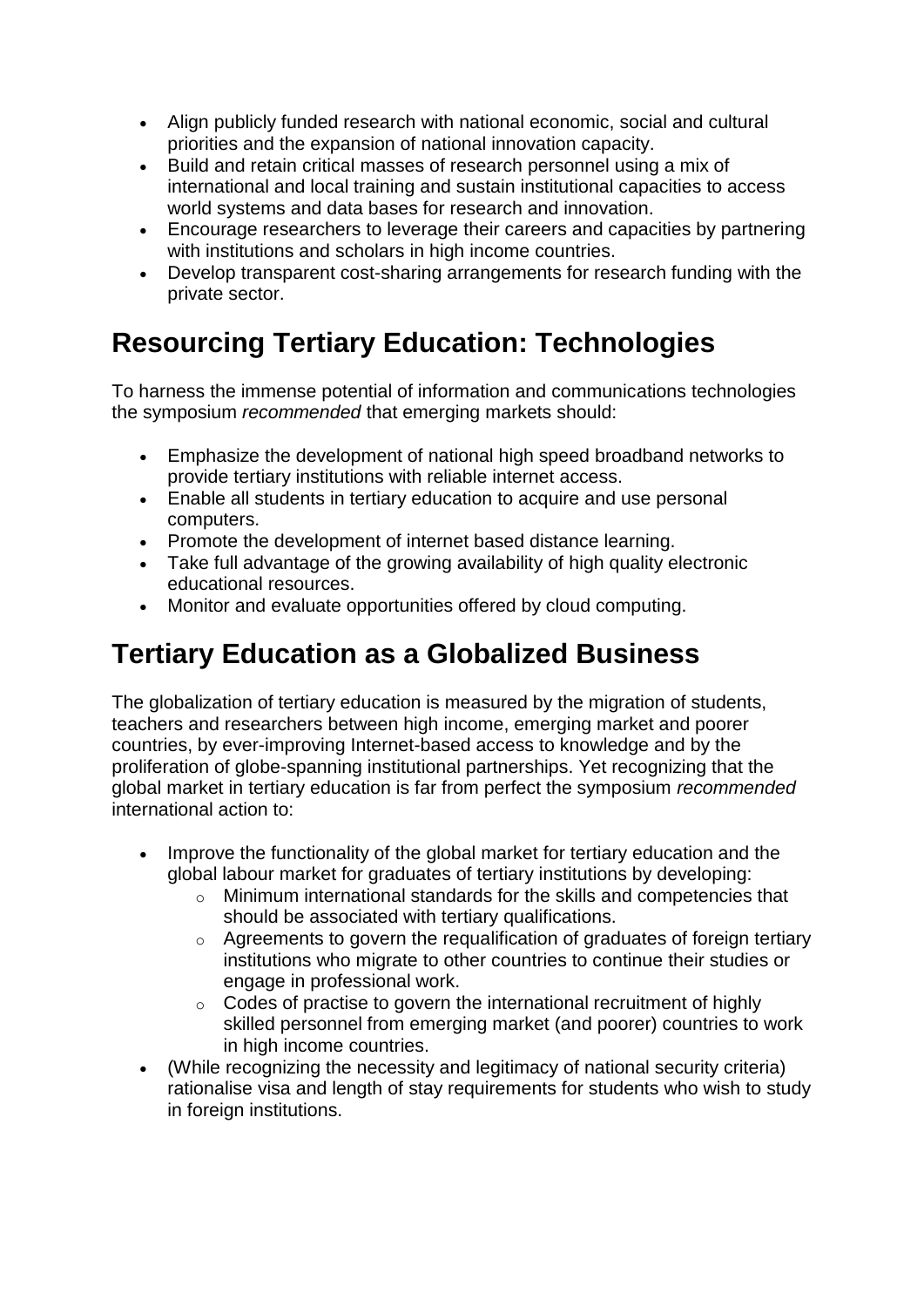# **Findings and Recommendations**

The symposium interpreted *tertiary* education to mean post compulsory education including teaching and research at public and private universities, technical, lifelong learning and adult education institutes, community colleges and their equivalents, and specialized institutions for professional and vocational training, distance learning, and executive education.

# **Findings**

### **Contexts**

### **The Global Context**

Although there are major contrasts in the history, structure, and objectives of tertiary education in Brazil, China, India, Russia and the roughly twenty smaller emerging markets within the purview of the EMS they face common though not identical issues. The resolution of those issues will have far reaching economic and social consequences for these countries and the world at large.

*The global marketplace for tertiary education is riddled with imperfections* **1. Finding:** Although teachers and scholars have been crossing the world in search of knowledge for more than a thousand years, the global marketplace for tertiary education is riddled with imperfections. The imperfections are reflected in contrasts in (i) The quality, breadth, depth, cost and accessibility of tertiary education between and within emerging markets; and (ii) Programme content, teacher competence, admissions criteria, accreditation processes and the extent to which tertiary educations encompass 'civilizing influences'. These contrasts distort student choices, provide students with variable experiences and send them into the world with apparently similar qualifications yet equipped with vastly different skills, attitudes and values and different employment and compensation prospects in increasingly competitive workplaces.

*Tertiary education needs diverse institutions that match supply and demand* **2. Finding:** A fundamental imperfection in the marketplace for tertiary education in both emerging market and high income countries is significant imbalance between the output of tertiary institutions and labour market demands. In high income countries where economic growth has recently slowed or has been reversed some graduates are unable to find jobs that match their skills. In rapidly changing emerging economies the expansion of tertiary education has led to growing quality differentials between institutions and to misalignments between student qualifications and marketplace demand. Equipped with grants and the ability to price pedagogic services below costs, some tertiary institutions have attracted young people to fields of study that have brought them intellectual rewards whilst they were studying only to find thereafter that the economy had little use for their new found skills.

As a result, some families and students in both high income countries and emerging markets are now questioning the value of tertiary education even as it becomes clear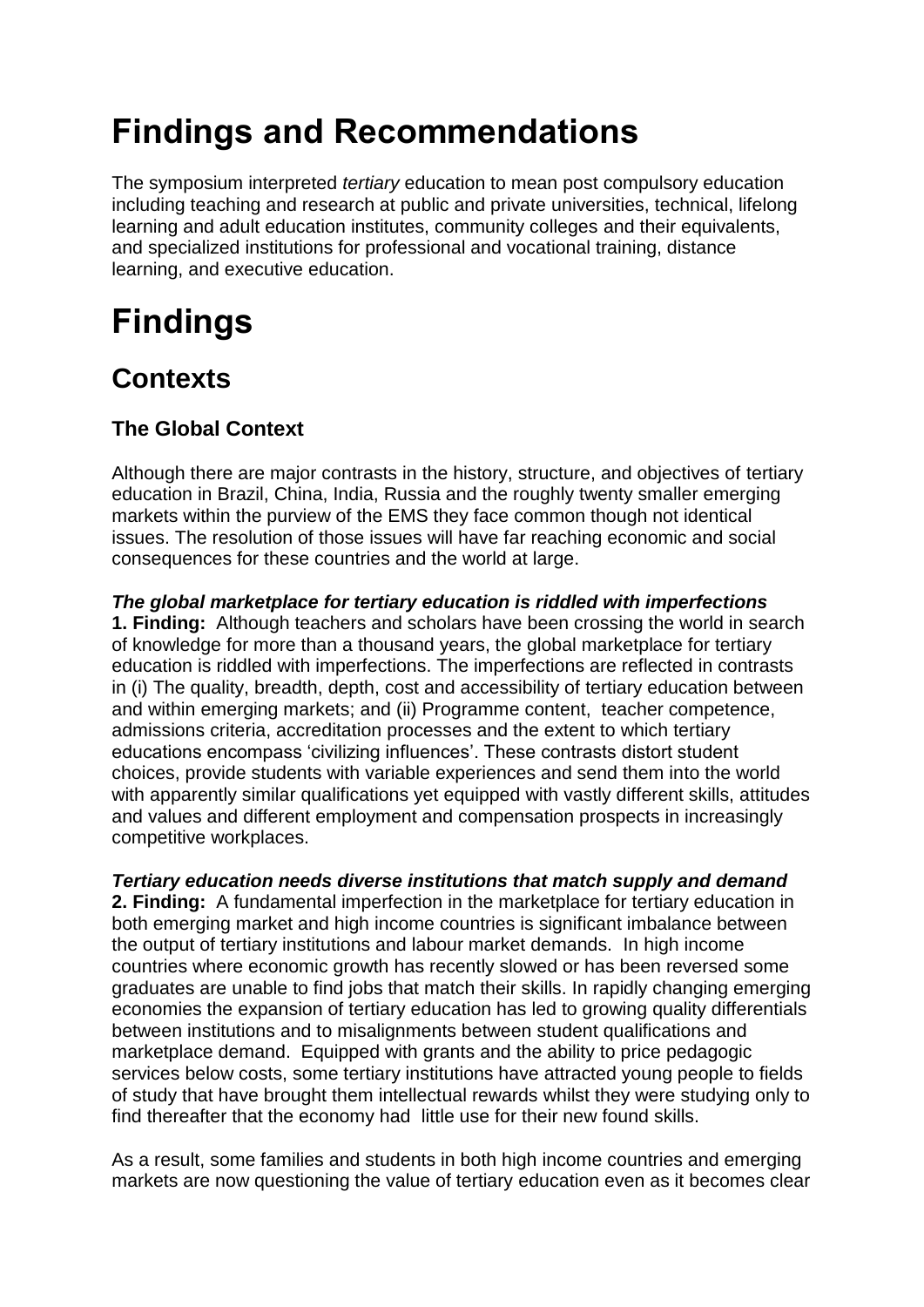that economic growth, social mobility, social cohesion and political stability depend on populations with tertiary educations. There is thus an urgent need to improve the alignment of tertiary education with the marketplace.

#### *But demand is partly driven by non-market forces*

**3. Finding:** Demand for tertiary education is driven by: (i) The life-cycle aspirations of individuals who want tertiary education; and (ii) The needs of industry, commerce and government for the skills required by global competition. The second source informs the first in the form of career aspirations. The balance varies enormously between countries and changes over time in light of national objectives, degrees of economic freedom and cultural norms.

Tertiary institutions exist to equip their students with the capacity to (i) Earn enough to support a family by selling their time and skills; (ii) Be productive participants in the civic and political life of their societies; and (iii) Translate information and personal experience into personal satisfactions. The line that divides *training* from *education* lies somewhere between the first and third skill sets.

Tertiary education in emerging markets<sup>1</sup> should ideally nourish all three but the weighting varies by country, by culture and by how much of the third skill an emerging market country can afford. In general, the poorer the country and/or larger the skill gap the greater the emphasis on the first type of skill. So while the broad– gauged tradition might in the long run, serve emerging markets well, the practical question is whether they can devote resources to what may seem luxury benefits.

#### *Tertiary education is a globalized business...*

**4. Finding:** The globalization of tertiary education is measured by (i) The migration of students, teachers and researchers between high income, emerging market and poorer countries; (ii) Improving Internet access to knowledge; and (iii) The proliferation of globe-spanning institutional partnerships. Student migration between emerging markets and between emerging markets and high income countries is increasing. Migration is mainly driven by (i) Quality and cost differentials between domestic and foreign institutions; (ii) Capacity constraints in emerging market institutions that are not expanding fast enough to match student demand; and (iii) The belief that over and above its academic benefits, foreign education offers distinctive opportunities and enriching experiences<sup>2</sup>.

#### *But personal mobility is constrained by immigration controls...*

**5. Finding:** The global mobility of capital, enterprise and some types of labour is increasingly facilitated by open trade regimes and enabling regulatory frameworks. Yet while the volume of educational travel (by students, teachers and researchers) is growing (see Finding 4) it is increasingly inhibited by burdensome and arbitrary visa processes and heavy-handed immigration procedures. Border controls are essential and legitimate conditions of national security but have direct (and often unintended) effects on academic travel.

#### *...Which also impede the flow of knowledge*

**6. Finding:** Global flows of formalized, organized and retrievable data and information and the creation of new information are increasingly enabled by Internet access. But constraints on global movements of students, teachers and researchers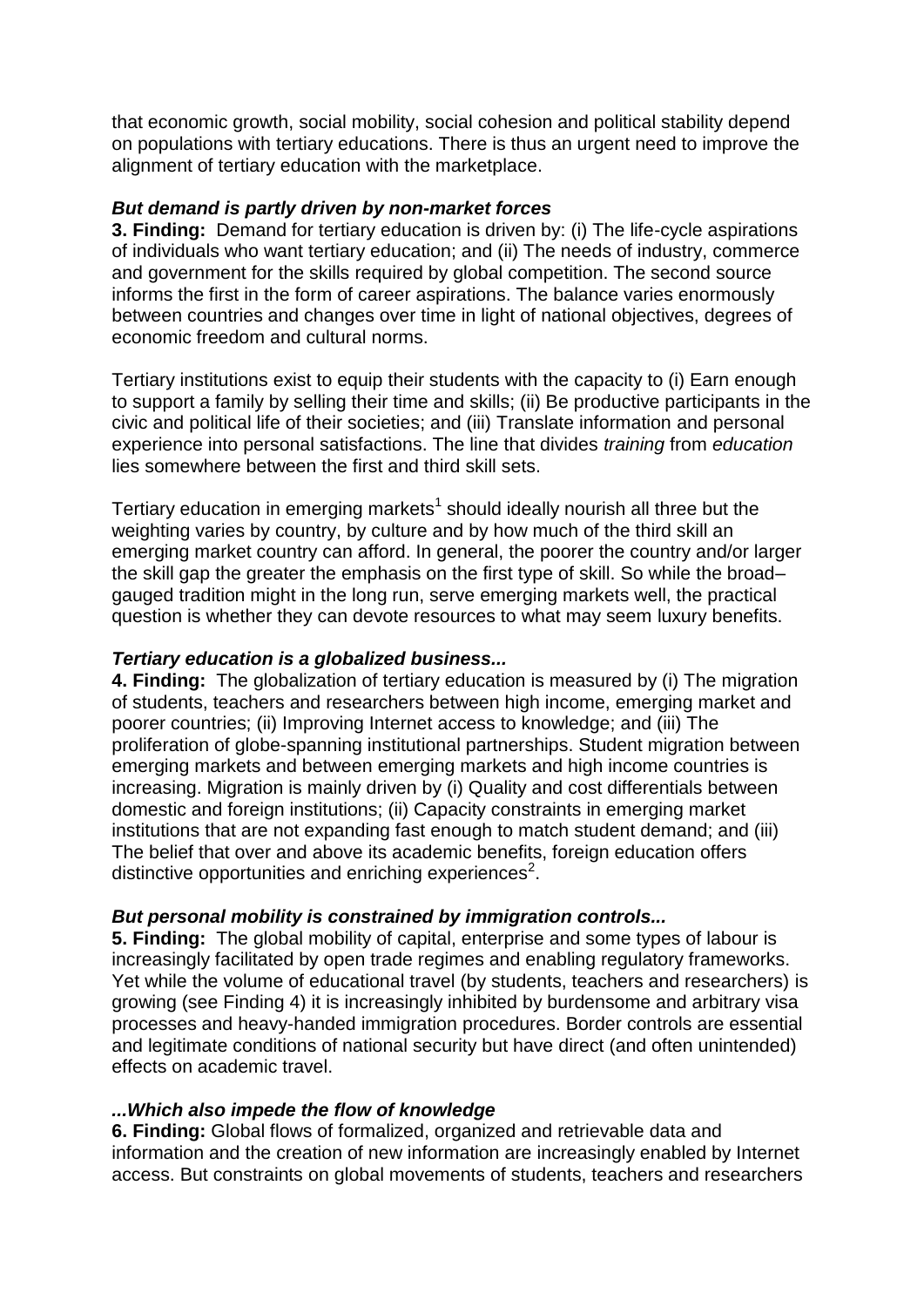necessarily inhibit the transfer of *tacit* knowledge embodied in individual experience and memory and thus the transfer of skills and capabilities.

#### *The lack of international standards for tertiary qualifications can have anomalous consequences for students from emerging markets*

**7. Finding:** The absence of international standards and quality assurance systems for tertiary qualifications (in terms of knowledge, skill and competency requirements) can have anomalous consequences. The most obvious examples are what are often perceived as arbitrary re-qualification and re-certification requirements for students who have qualified in emerging market institutions and subsequently want to work or pursue further education in other (for the most part high income) countries.

#### *...But not consistently*

**8. Finding:** A different anomaly arises from the fact that some high income (particularly Anglophone) countries promote the selective immigration of specialists who have been educated in emerging market (and poorer) countries. The outstanding example is the migration of doctors, nurses and technicians from emerging markets to compensate for endemic shortages of healthcare professionals in high income countries. This practise alleviates skill deficits in receiving countries but depletes the skills of source countries, skews emerging market student decisions about courses and careers and distorts the allocation of resources in emerging market institutions. In 2010 WHO adopted a voluntary *Code of Practise on the International Recruitment of Health Personnel* to serve as "a continuous and dynamic framework for global dialogue and cooperation" on the issues arising. That was a step in the right direction.

### **National Contexts**

Despite massive contrasts in size, scale, structure and dynamics of emerging market economies they have enough in common to be discussed in the same breath. Broadly speaking, their attributes include relatively developed financial markets, relatively robust legal systems, relatively open investment and trade regimes, increasingly dynamic enterprises, recent records of prudent macro-economic management, strong export sectors, growing domestic markets and solid prospects for economic growth. But emerging markets are so demographically and culturally diverse that were it not for their shared economic attributes they would not constitute a coherent group at all.

### **Economic Context**

#### *Tertiary education is a condition of sustained economic growth*

**9. Finding:** The current combination of weak growth in high income countries and surging growth in emerging economies has created widespread perceptions that, (i) At least in the short run, emerging market economies are the world's most robust sources of GDP growth; and (ii) Global recovery hinges on their success.

The recent performance of emerging markets has been remarkable and in some ways unexpected. It is likely to continue in the short term although it could be affected by two risks. One risk is that GDP growth could be affected by shrinking demand for emerging market exports in high income countries although that risk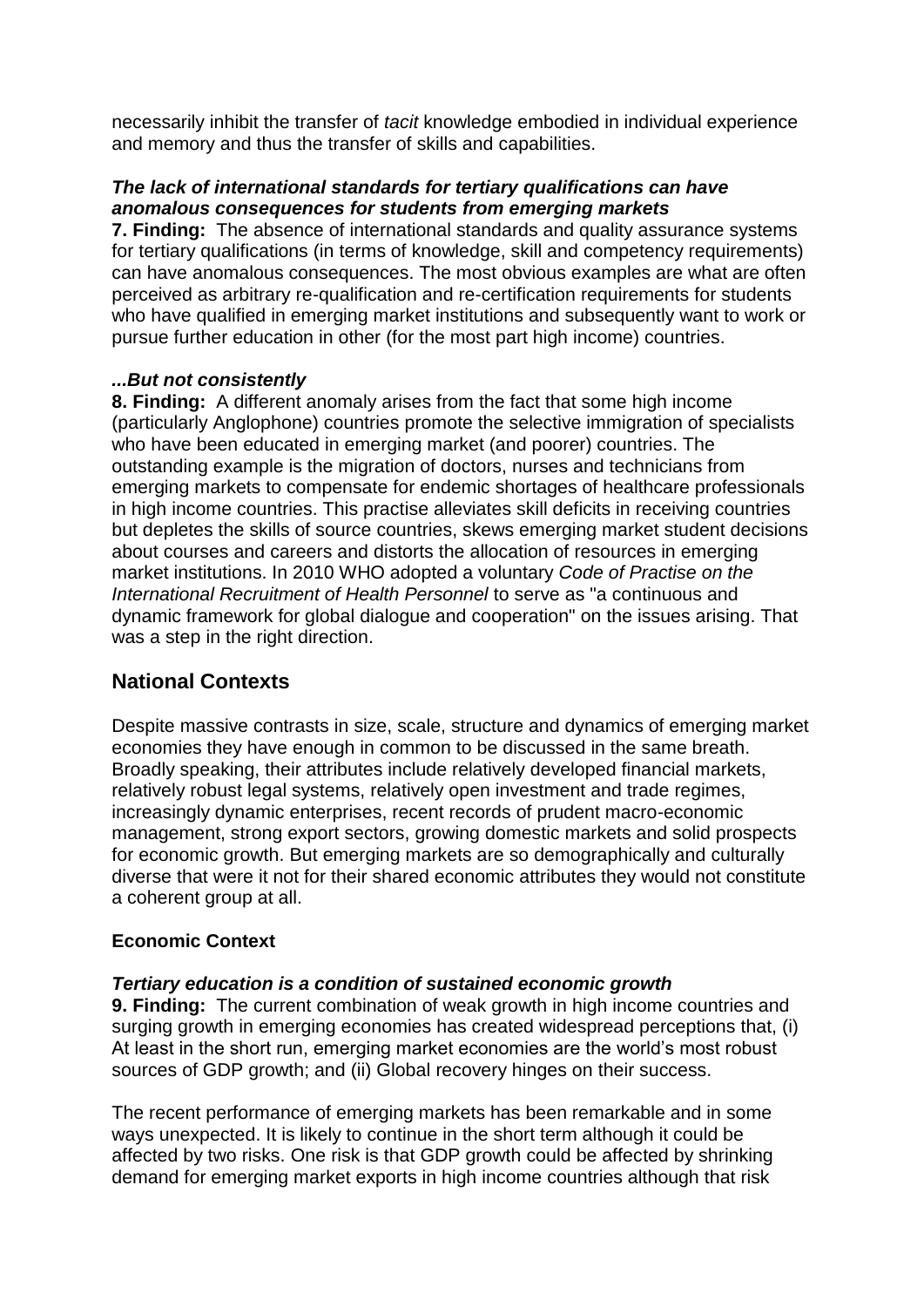could be offset by increased trade between emerging markets and the expansion of domestic demand in emerging markets. The other risk is that the recent record of prudent monetary and fiscal policy in almost all emerging markets might not be sustained although the fact that emerging markets have clearly learned from the disastrous consequences of poor macro-management in the 1990s makes that rather unlikely.

In the longer term sustained growth in most emerging markets will be contingent on the continuation of skilful macro-economic management and innovative solutions to fundamental challenges that, in varying degrees affect them all. Because solutions will take time they must be addressed as matters of urgency.

The most potent longer term threats to sustained growth in emerging markets are the combined or separate impacts of (i) Environmental degradation, (ii) Social deprivation, (iii) Economic inequality, (iv) Weak governance and (v) Unproductive private sector management practises (including the effects of corruption). The management of those threats will demand consistent policies and strategies rather than piecemeal palliatives. Most emerging market governments recognize (at least rhetorically) that failure to resolve those threats will have inexorable economic, social and political consequences.

None of those threats can be overcome without the skills needed to provide better health care, better primary and secondary education, better infrastructure, better public services, better cities, better governance, better enterprises and better management. And those skills cannot be developed without accessible, high quality, cost-effective tertiary level teaching and research. Tertiary education is the keystone of a sustainable modern economy and a robust civil society and must lie at the heart of every emerging market country agenda.

#### *Tertiary education is both a public good and a private good*

**10. Finding:** For individual students tertiary education is not a public good<sup>3</sup> because access to private institutions is *always* impeded and access to public institutions *may* be impeded by selective admissions and price barriers. But on a collective level tertiary education delivers public benefits because society at large as well as the students concerned benefit from skills, capabilities, attitudes and behaviours acquired through tertiary education. Most obviously because professional skills may be used for public services, but also because tertiary education builds leadership, management and entrepreneurial skills that (*inter alia*) contribute to the creation of better health outcomes, broader democratic capabilities and cultural goods that indirectly benefit society even if the direct financial benefits accrue to individuals.

#### *The public-private mix in tertiary education is changing*

**11. Finding:** In virtually all emerging markets (as elsewhere) tertiary education is provided by both private and public institutions. As in high income countries the mix and balance varies widely. Driven in part by the growth of private institutions including for-profit institutions, it is also changing rapidly. The symposium did not take a view on the intrinsic value of for-profit institutions but, recognizing that some for-profit institutions view tertiary education primarily as profit centres, it emphasised the need for regulatory regimes that protect public, private and individual interests.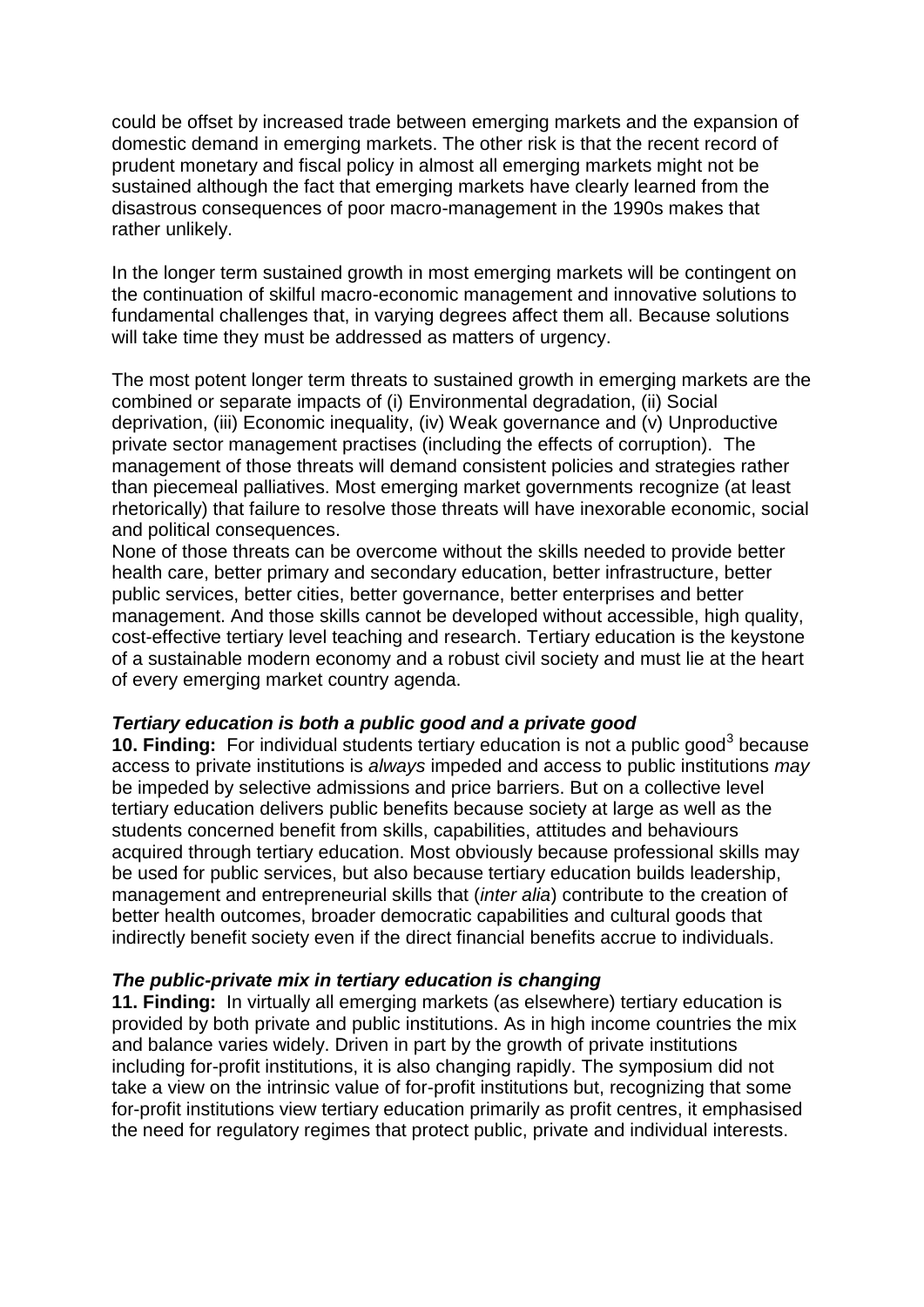#### *Subsidies for tertiary education may be justified...*

**12. Finding:** Policies and practices governing the allocation of the costs of tertiary education vary widely but costs are generally shared between governments, institutions and households. Public subsidies to institutions and students may be justified by the public benefits of tertiary education, because (i) Students who underinvest in education may deprive society of potential derived benefits; (ii) Students from poor families lack financial resources to pay the full costs of education; (iii) Tertiary education promotes social mobility; and (iv) Tertiary institutions provide public goods.

#### **Social Context**

The social role of tertiary education in emerging markets is no less important and potentially no less fragile than its economic role. But while tertiary education is seen as a potential enabler of social mobility, an instrument of social change and a tool of human development its social impact has ranged from transformative to marginal.

#### *Emerging market poverty is declining but inequality is rising*

**13. Finding:** Many emerging markets have made extraordinary progress in reducing poverty. Between 1981 and 2008 the incidence of absolute poverty (defined as daily *per capita* income under \$1.25 in 2005 prices) fell from 81% to 16% in China, from 17% to 8% in Brazil and from 60% to 42% in India. But income inequality in most emerging markets (as measured by rising Gini coefficients<sup>4</sup>) has increased. This trend is not confined to emerging markets (there are similar trends in the USA and Europe) but it raises questions about the resilience of social fabrics in emerging markets and challenges policy makers to find cost-effective ways to use tertiary education as an instrument of social change and greater equality.

#### *Emerging markets are wasting human potential*

**14. Finding:** While economic demand for human resources is a critical determinant of demand for tertiary education, changes in personal, familial and societal aspirations and demand for better, more 'enlightened' and more fulfilled lives are also important determinants. Most emerging markets – and many high income countries - fall short of these objectives. The potential consequences of failure include the corrosion of aspirations, damage to social fabrics, the loss of leadership and other skills that are critical to cohesive societies and the unforgivable waste of human potential. Most emerging markets face the simultaneous challenge of expanding supply to meet future potential demand and expanding demand to enable growing proportions of school leavers who would benefit from tertiary education to do so.

#### **Demographic Context**

#### *Emerging markets have contrasting demographic profiles*

**15. Finding:** Demographic differences between China, Brazil, India, Russia and smaller countries - some still growing (although not at historic rates), others stable, a few shrinking - mean there are significant contrasts in the age (and in some cases gender) profiles of students who are in or seeking access to tertiary education. These differences help explain why the proportion of the age-relevant cohorts in tertiary education in some emerging markets (e.g. Russia and Argentina) exceeds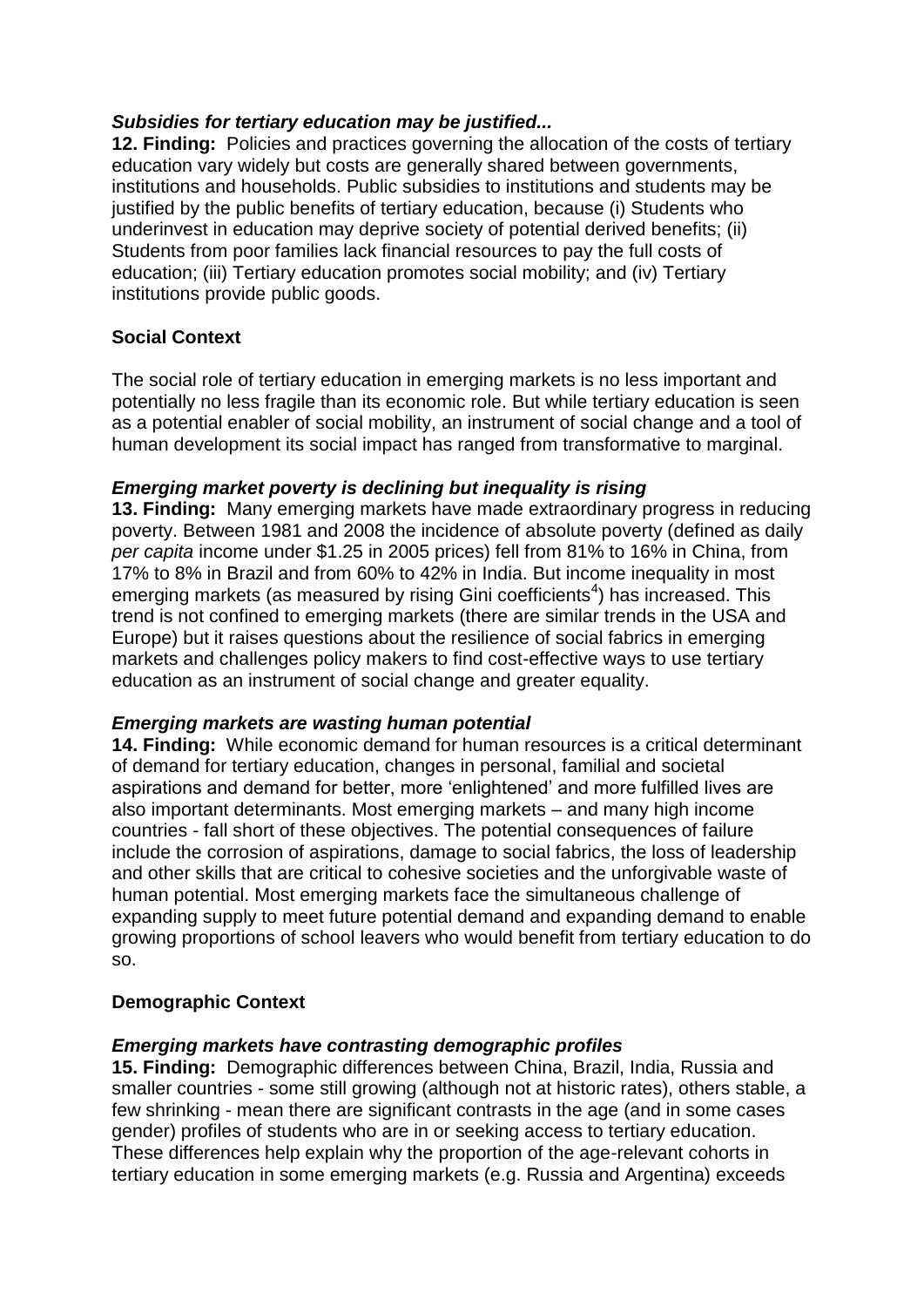the average for those cohorts in high income countries. But in many emerging markets, including some where tertiary education has recently undergone rapid expansion, the proportions are significantly lower.

By way of example, recent data show that life expectancy is 73.5 years in China *versus* 64.4 years in India; infant mortality is 17/1000 in China *versus* 50/1000 in India; maternal mortality is 38/100,000 in China *versus* 230/100,000 in India; mean years of schooling is 7.5 in China *versus* 4.4 in India; and adult literacy is 94% in China *versus* 74% in India. Comparisons between other emerging markets provide further evidence of demographic contrasts, most of them grounded in economic, financial, cultural and other realities.

#### *Emerging markets must embrace life-long learning*

**16. Finding:** Changes in the global economy, increased longevity and changes in the nature of work point to a growing need for lifetime education, re-education and retraining. In emerging markets (as elsewhere) more and more people will have multiple careers (rather than multiple jobs) in their lifetimes. Governments will have to address the consequent need for life-long learning to equip people with the skills they will need to survive and thrive in radically new work environments.

### **Objectives**

The tertiary education objectives of all governments reflect national economic and social objectives. All emerging markets expect tertiary institutions to produce a growing supply of professional and technical expertise to meet the expanding needs of their economies. Some seek to develop 'world class' research and training institutions. Some stress the role of tertiary institutions as escalators of social transformation. Some, with varying emphases, expect tertiary institutions to equip students with skills for lifetime learning and personal development. Some view tertiary institutions as sources of values, attitudes and the formation of social skills. Some see domestic tertiary institutions as sources of earnings from foreign students. Some assume some students will study abroad.

Contrasting national priorities are reflected in striking contrasts between the four largest emerging markets (Brazil, China, India, Russia) with, for example a stronger emphasis in China on meeting future demand from government and business and a stronger emphasis in India on meeting the specific expectations of each state.

### **Ways and Means**

Until recently, it was widely assumed that many questions on tertiary education posed by emerging markets could be answered in light of the experience of high income countries. But it is increasingly accepted that many answers will be found within emerging markets; that some will flow from local innovations; that some will be found in other emerging markets; and (reversing historical pattern) that ideas will also flow from emerging markets to high income countries.

There are almost as many sets of national objectives for tertiary education as there are nation states (although the weights vary). They are pursued: (i) Through the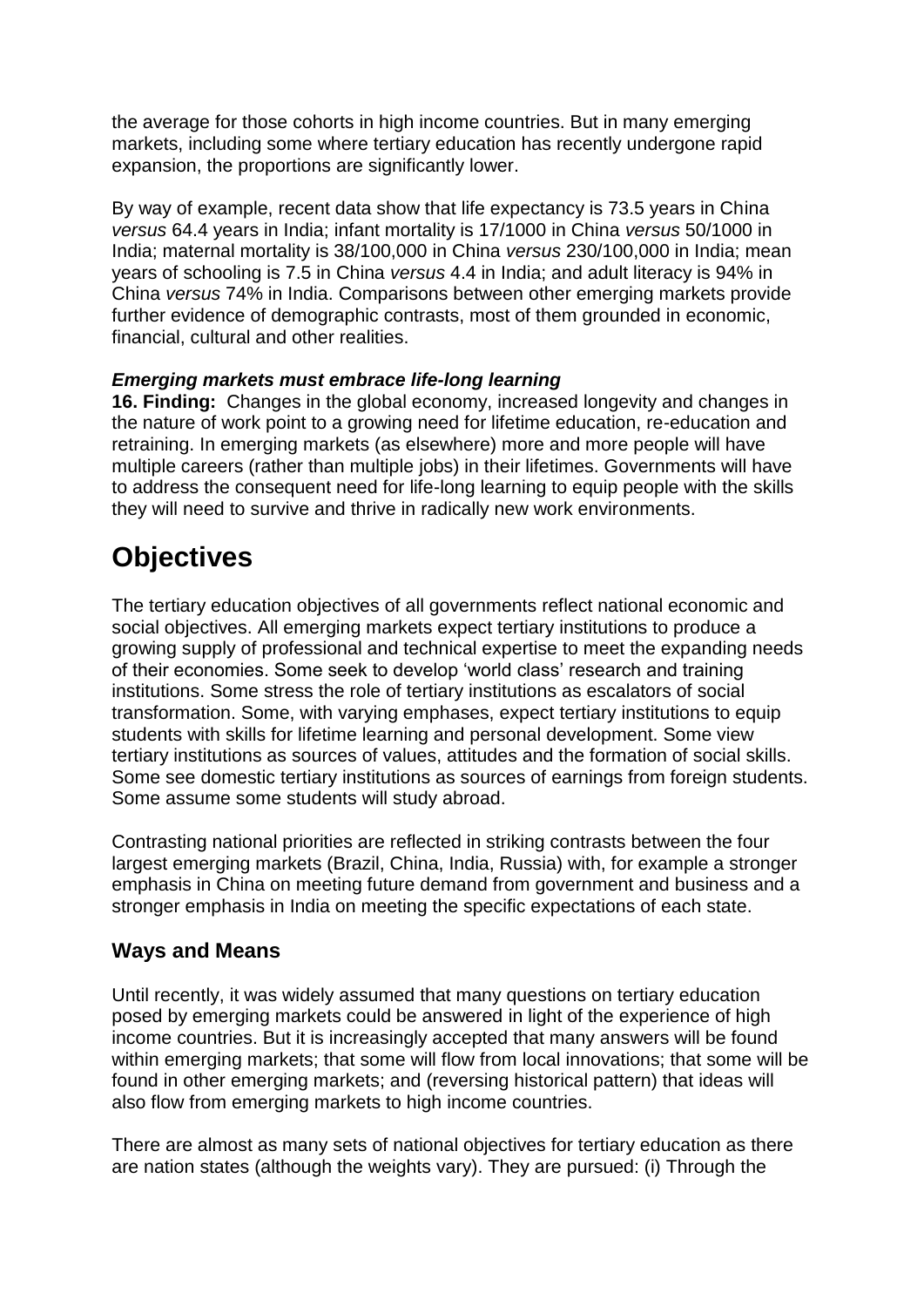public sector, the private sector, or both; (ii) By charging students and families all, some or none of the costs involved; (iii) By developing comprehensive policies, strategies and plans that take account of all aspects of education, or by not planning at all.; (iv) By focusing on elite institutions, world-class (rather than elite) institutions, mainstream institutions or all of the above; (v) By promoting basic or commercial research; (vi) By forging partnerships with foreign institutions or operating independently; (vii) By aligning curricula with national economic, social and cultural priorities or favouring a looser approach; (viii) By using information and communications technologies (ICT) as an enabler of conventional structures and curricula or as the core element of radical approaches to distance learning and the development of institutions without walls; or, almost inevitably (ix) By combining these options.

#### **Strategy and Planning**

#### **Coordination**

#### *Education strategies are not joined-up*

**17. Finding:** Policies and strategies on tertiary education in emerging markets should address: (i) Access between and within between academic institutions and institutions providing vocational, technical and other non-academic adult education; (ii) Cooperative networks for the exchange of knowledge and ideas to foster innovation and reduce compartmentalization; (iii) Links between primary, secondary and tertiary education emphasising the coordination of secondary and tertiary curricula; (iii) Adult and lifetime education in the context of economic changes (see Finding 16) that mean many people will change careers several times and will need to acquire new (or adapt existing) skills and capabilities. Policies and strategies should also emphasize the need to embed the development of softer transferable skills that are critical for job mobility and personal development.

#### *Every Minister is a Minister of Education*

**18. Finding:** Tertiary education in emerging markets cannot be the exclusive province of a Minister of Education. Echoing a finding of the 2009 EMS symposium on *Health and Healthcare* that inter-departmental coordination is essential to the development of coherent policies and strategies for health and healthcare, the symposium found that every department of every government at every level should have a role in shaping the development of the skills and capabilities on which the future of its sector depends. And echoing Sir Michael Marmot who told the 2011 EMS symposium on *Urbanization, Health and Human Security in Emerging Markets* that: "Every Minister is a Minister of Health", this symposium found every minister must also be a Minister of Education.

#### *Coordination is a condition of effective results*

**19. Finding:** Inter-departmental coordination - in this field, as in others - is often inhibited by territorial instincts, closed hierarchies, rivalries and resistance to the partial loss of autonomy in the interest of improved collective outcomes. Resistance to change causes emerging markets to misalign priorities, misallocate resources and deprive societies of essential skills. That does not mean tertiary education in emerging markets should be driven by short term demands of the marketplace. It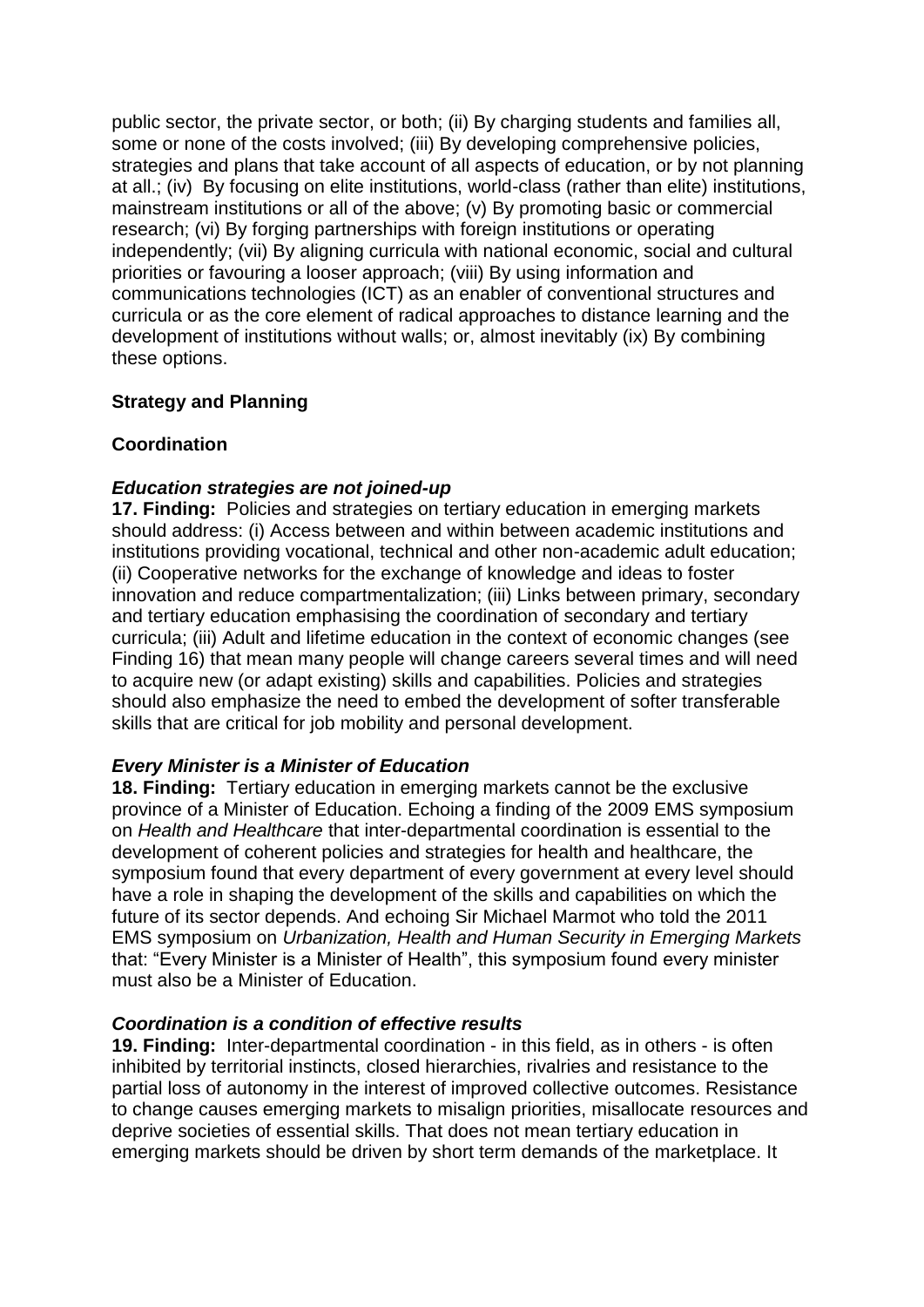means - whether the role of government is writ large or small - that coordination is a condition of cost-effective results.

#### **Planning**

#### *Education planning needs improvement*

**20. Few emerging markets have developed:** (i) Comprehensive policies and strategies for tertiary education that articulate objectives, priorities, constraints and choices across all levels of education; and (ii) Regulatory and accreditation bodies that, while respecting academic freedom, ensure public and private, domestic and foreign tertiary institutions conform to acceptable standards with respect to faculty qualifications and the quality of programmes offered; or (iii) Established systems to monitor and evaluate the performance of tertiary institutions.

#### *Performance assessments are essential; league tables are not*

**21. Finding:** The quality of tertiary education should be measured by the extent to which it fulfils its objectives. That means measurement is only possible if the objectives are clear. All too often they are not. All too often the measurements are of doubtful value. And all too often they make no reference to costs. Whereas the quality of healthcare is increasingly defined in terms of cost effectiveness (i.e. the value of outcomes per unit of health care spending or the cost of achieving a given outcome) the assessment of performance in tertiary education implies tertiary education is cost-free<sup>5</sup>.

'League tables' that rank tertiary institutions are of limited value, offer spurious accuracy, fail to recognize lags in performance, reflect a narrow range of functions, are based on partial information and/or are highly subjective. None are universally accepted and in the case of universities some of them distort resource allocations and priorities because they focus on research achievements rather than courses and teaching and on science and technology rather than the professions, arts and humanities. The purpose of systematic, transparent, and regularly updated evaluation is not to rank institutions but to assess how well they are doing in terms of their agreed missions, ends and means and to provide feedback that can be used as a basis for improvement.

#### *The search for prestige can detract from mainstream needs*

**22. Finding:** Some emerging markets (like some high income countries) place undue emphasis on elite institutions. Flagship institutions and centres of excellence in tertiary education play legitimate roles as centres of advanced research, as aspirational beacons and as benchmarks. They provide indispensable connections to global science and the innovation economy. They augment national culture and are crucial to building advanced capacity in governance, regulation and policy. Emerging markets should devote some scarce resources to their development. But policies, practices and priorities for tertiary education should balance the development of elite institutions with the improvement of mainstream institutions that serve the majority of students and play central roles in the evolution of economies and societies.

Emerging market governments should recognize that the search for excellence should not be confined to whole institutions; that departments, units and faculties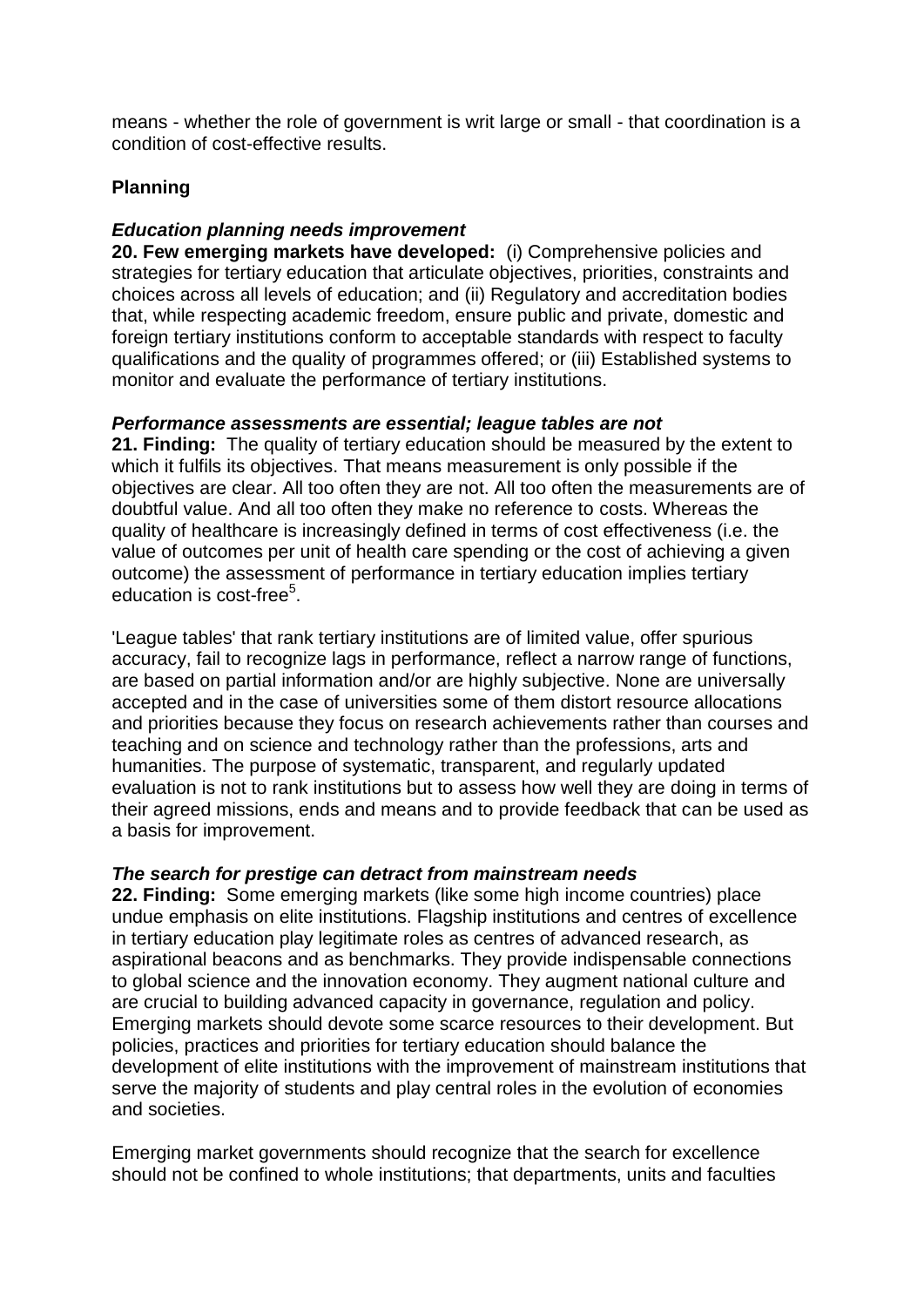within a given institution may shine brighter than others; and that uniform institutionwide standards may neither be feasible nor cost-effective.

#### *The allocation of resources for tertiary education should be based on objective, consistent and transparent criteria*

*23. Finding:* There are significant contrasts in the way emerging markets allocate financial resources between tertiary institutions. In some, resource allocation reflects historical traditions. In some, resource allocations are driven by changing patterns of student demand (money follows students). In others, allocations are determined by a variety of criteria including excellence. Emerging markets need to develop coherent philosophies and practices if they are to use increasingly scarce resources efficiently and in the national interest.

#### **Structure**

#### **Partnerships**

#### *Institutional partnerships must be anchored in mutuality*

**24. Finding:** A growing number of tertiary institutions (mostly from high income countries) have established satellite or subsidiary campuses in emerging markets. Some operate like direct foreign investors without domestic partners. Most are linked to domestic institutions. Some (e.g. partnerships of business schools in several countries) involve multiple partners. These rapidly proliferating arrangements can benefit both the institutions and students concerned. But the fact some have failed suggests that partnerships must be grounded in sustainability and a culture of selfimprovement and should not focus on short term earnings. Like all partnerships, they must also be anchored in mutuality which means benefits must accrue and be seen to accrue to each partner and the corollary that partnerships can be undermined if partners believe the benefits are not mutual.

#### **Transfers**

#### *Exits and entrances*

**25. Finding:** Few emerging market (or other) countries have developed systems to facilitate student transfers and progressions between institutions variously engaged in academic, vocational, technical and other forms of post-compulsory education. The lack of such arrangements makes it difficult or impossible for motivated and qualified students to shift from one stream to another in the same institution or to a different institution in the same country or another country. It is in the interest of both students and society to facilitate these arrangements.

In health care, a trend towards increasing vertical and horizontal integration of health-care institutions is driven by the desire for a smooth interface for patients among, say, primary (outpatient) care, tertiary (inpatient) care, convalescent care, and other forms of care. This form of integration is wholly absent in tertiary education which makes transfers among different types of tertiary institutions more daunting. For example, there is no reason why students in a community college should not be able to take some courses at a nearby university, if that fits their talents and interests.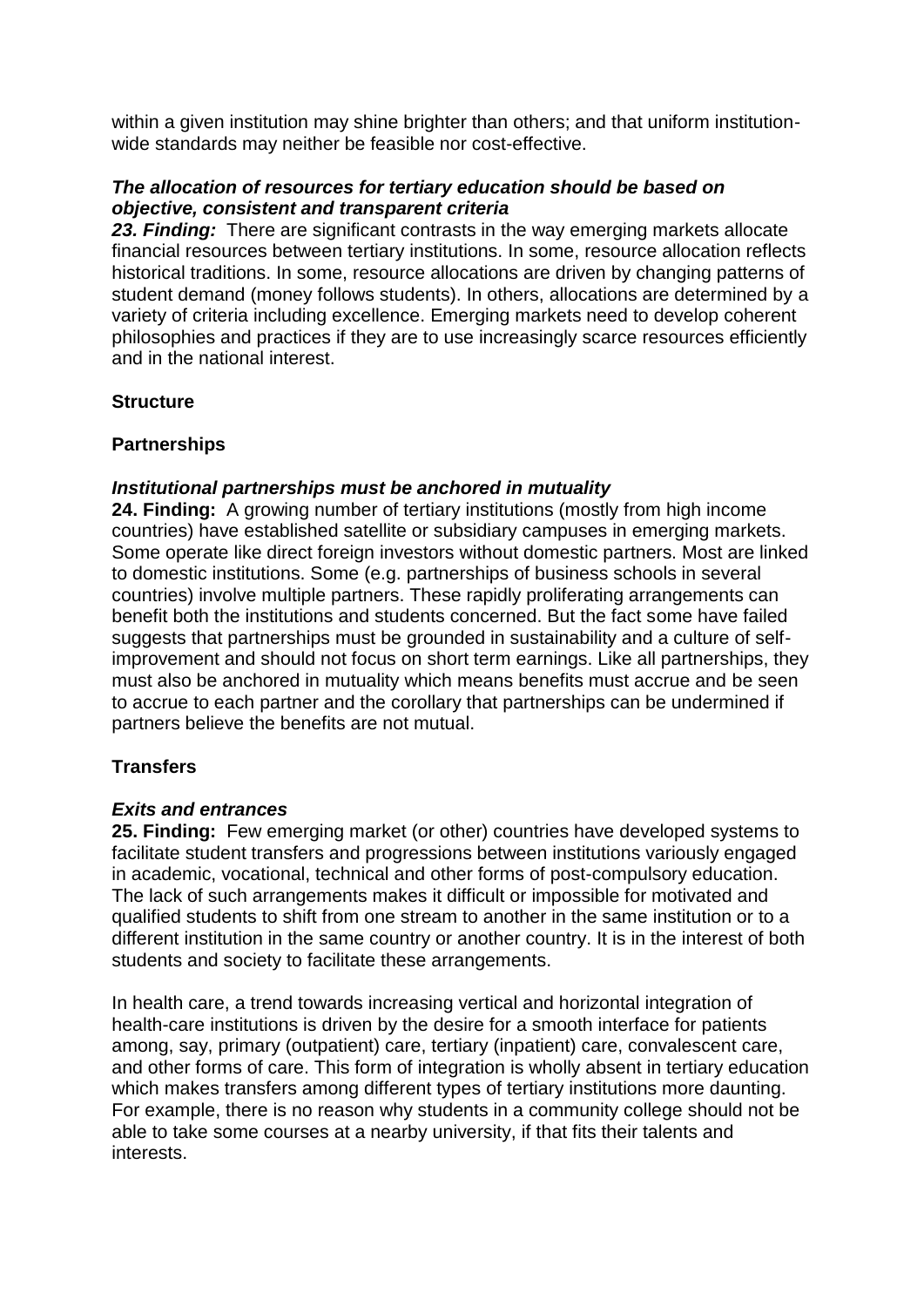#### **Curricula**

#### *Aligning markets, objectives and capabilities*

**26. Finding:** Some tertiary institutions in emerging markets have aligned their programmes with the evolving demands of their economies and societies by building models to simulate future demand. Some have sought to build close relationships with potential public and private sector employers. Some have retained traditional curricula on the grounds that subject matter learning is less important than critical thinking skills that can be subsequently applied to the acquisition of professional and technical skills. And some have wrestled with the challenge of reconciling the short term demands of business and industry with the need to provide students with adaptable lifetime skills. All emerging markets would benefit from the better articulation of curricula and demand.

#### **Innovation and Technology**

#### *New chapters in the Book of Innovation*

**27. Finding:** Until recently, it was assumed that economic and social change in emerging markets was mainly based on the adaptation and adoption of models developed in and for high income countries. Now, some emerging markets are not only meeting their own needs for ideas, techniques and products but, in some fields are leading the world. To the extent emerging market innovations can be generalized across cultural and other boundaries they will increasingly contribute to change in other emerging markets and to 'reverse flows' from emerging markets to higher income countries. In tertiary education, as in healthcare and urban management, emerging markets have breathed life in to the hackneyed adage that necessity is the mother of invention. Faced with larger, more urgent and in some ways unprecedented problems that no longer exist (if they existed at all) in higher income countries, emerging markets, with fewer resources and less experienced institutions are writing new chapters in the book of innovation.

#### *Changing the game*

**28. Finding:** The rapid and pervasive growth of information and communications technologies has changed the landscape of tertiary education in emerging markets. Some are at or near the cutting edge in creating low cost technology (e.g. the use of personal computer, mobile telephony and high speed broadband networks) to (i) Create new institutional possibilities; (ii) Increase the scope and range of tertiary curricula; (iii) Allow geographically dispersed populations to benefit from tertiary education; (iv) Provide access to tertiary education by socially and/or financially disadvantaged populations by minimizing fixed investment in plant and land and acquiring low cost technology; and (v) Eliminate barriers of spatial separation by allowing tertiary institutions in different countries and continents to participate in shared research and teaching. While these changes are as impressive as they are important emerging markets have barely begun to exploit the game-changing potential of technology to transform tertiary education.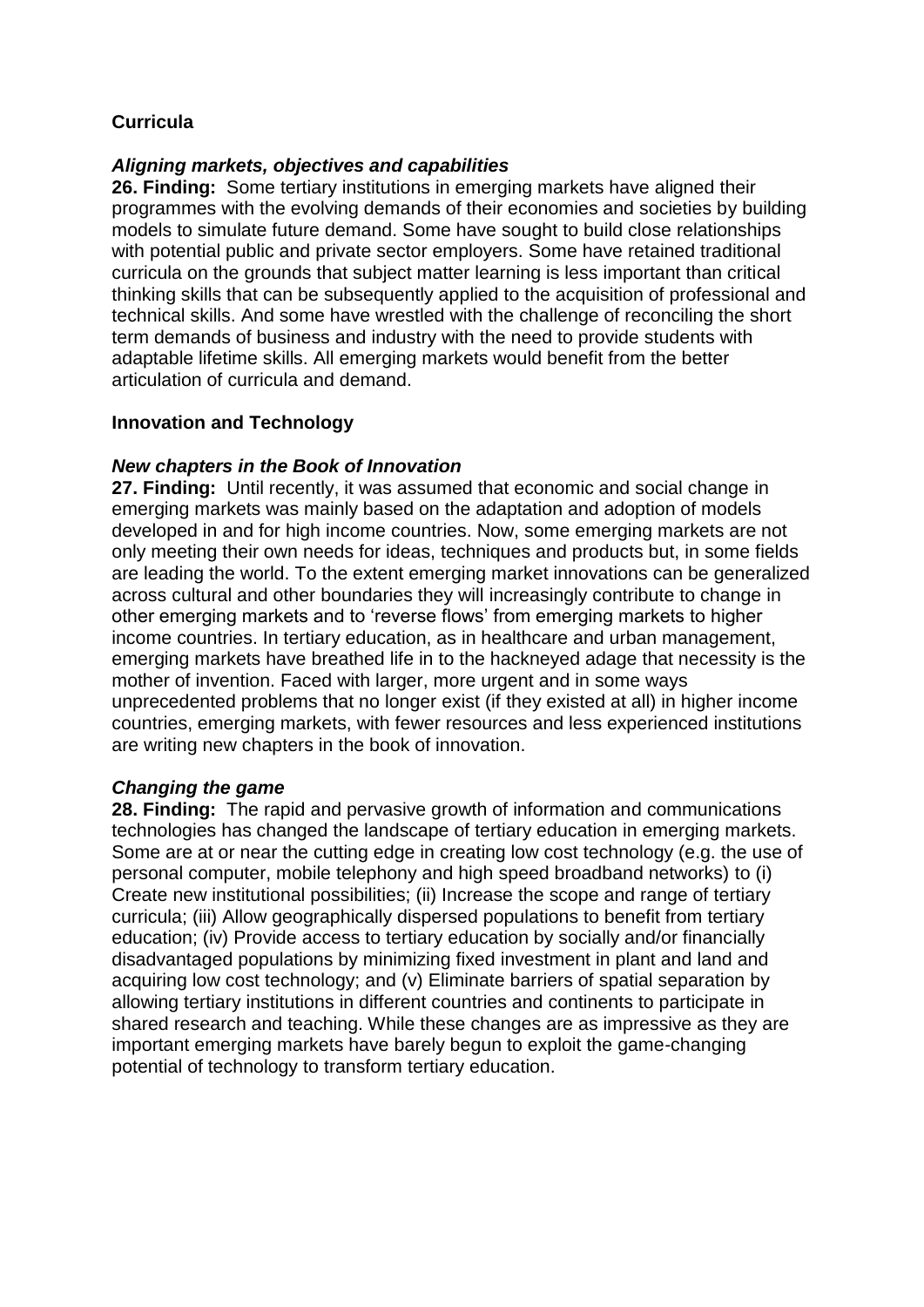# **Recommendations**

The following recommendations are in three categories: (i) Those that lie beyond the domain of any individual country and call for action based on international collaboration; (ii) Those that call for action by individual emerging market governments; and (iii) Those that call for action by individual emerging market institutions.

# **A Joined-Up World**

To address imperfections in the global market for tertiary education it is **recommended** that action be taken to:

- Relax constraints on education-related travel by teachers, students and researchers by:
	- $\circ$  Modifying, simplifying or expediting visa and border controls as they apply to educational travel; Removing residence limits for education purposes by foreign students, teachers and researchers; and Harmonizing income tax regimes for national and foreign teachers.
- Adopt global internet protocols and other measures to eliminate barriers to the flow of electronic information;
- Develop protocols to govern the international acceptance of professional qualifications awarded by recognized tertiary institutions while protecting agreed international standards;
- Promote international conventions to govern international migration by qualified professionals along the lines of the *WHO Global Code of Practice on the International Recruitment of Health Personnel* of May 2010;
- Promote international partnerships between tertiary institutions by publishing objective assessments of existing partnerships including analyses of critical success factors;
- Promote the flow of information between emerging markets and high income countries on organizational and managerial innovations in tertiary education; and
- Facilitate the global flow of information on tertiary education including admissions criteria, costs, curricula and residence requirements (excluding rankings).

### **With Joined-Up Nations**

### **Comprehensive Strategies**

The compartmentalization of tertiary institutions militates against national capacity building, institutional growth, the development of comparative advantages and capturing the benefits of cooperation. To attenuate the consequences of compartmentalisation, promote cooperation and capture collaborative advantages (that exist where collaborating institutions achieve outcomes they could not achieve separately) it is **recommended** that: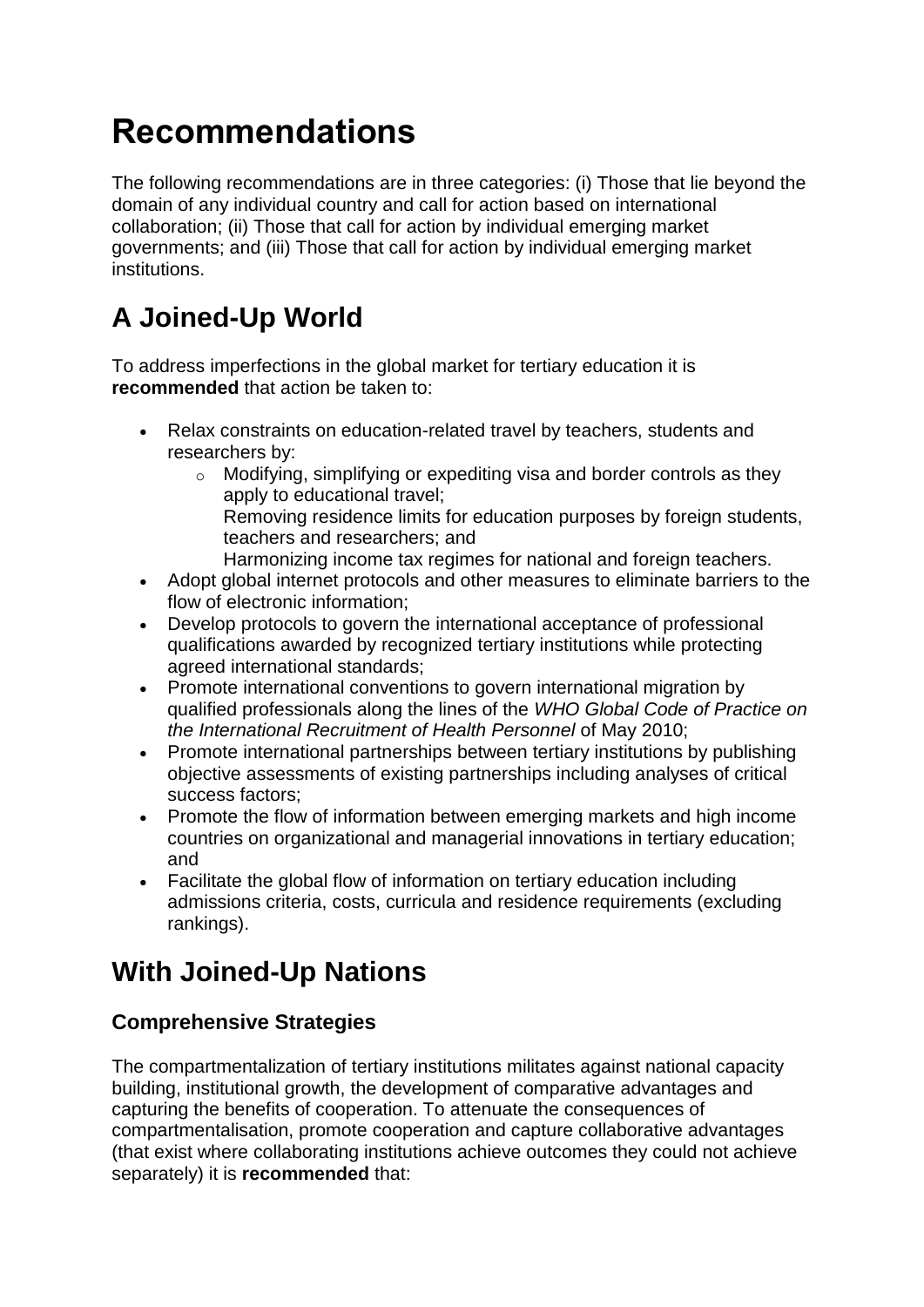- Emerging market governments should develop comprehensive national policies and strategies covering **all** forms of tertiary education and linkages between tertiary and secondary education;
- Every aspect of national life is directly or indirectly affected by the availability of leadership skills and managerial, professional and technical expertise. Accordingly, there should be broad public sector participation in the development of comprehensive and coordinated policies and strategies for tertiary education including the definition of relative priorities, the establishment of sustainable institutional missions within an agreed division of labour between different types of institution, the allocation of resources (including research resources) and the management of relevant standards;
- In light of the rapidly changing marketplace for skills and the consequent need for access to new skills, national tertiary education policies and strategies should give increasing emphasis to the development of lifelong learning systems, programmes and facilities;
- To accommodate changes in student preferences and allow for the late development of student aptitudes governments and institutions should facilitate accelerated transfers between different types of tertiary institutions and movement within them by means of conversion and transition programmes;
- In the interests of ensuring students acquire the skills they need and that institutions offer value for money, governments should empower regulatory bodies to develop and enforce nationally applicable accreditation standards in all public and private tertiary institutions including private for-profit and foreign based institutions taking account, wherever relevant, of international standards. Although, ideally, it might be desirable to let 100 flowers bloom and leave the market to sort it out, the private, for-profit sector in higher education in some high income countries has shown that without government regulation and accreditation exploitative tertiary education products can be brought to market and sold to unsuspecting students – especially those from poor families, and especially if these students receive government subsidies.
- While scrupulously respecting academic freedom and recognizing some tertiary institutions opt to specialize and others opt for broad based curricula covering fields of learning that are not directly aligned with marketplace demands, governments should ensure that tertiary institutions remain collectively relevant to changing national needs and employer demands and to that end should:
	- o Establish and use consistent and transparent criteria for assessing the performance of tertiary institutions;
	- o Encourage tertiary institutions to develop internal systems of continuous self-assessment and corresponding adjustment; and
	- o Collaborate with the private sector to monitor the changing needs of employers through (for example) sector skills organisations responsible for developing labour market information and skills forecasting.
- Modulate *de facto* hierarchies of tertiary institutions by:
	- o Nurturing excellence in relation to institutional missions in all tertiary institutions;
	- o Favouring institutions/departments/programmes that are compatible with national priorities and sustainable comparative advantages; and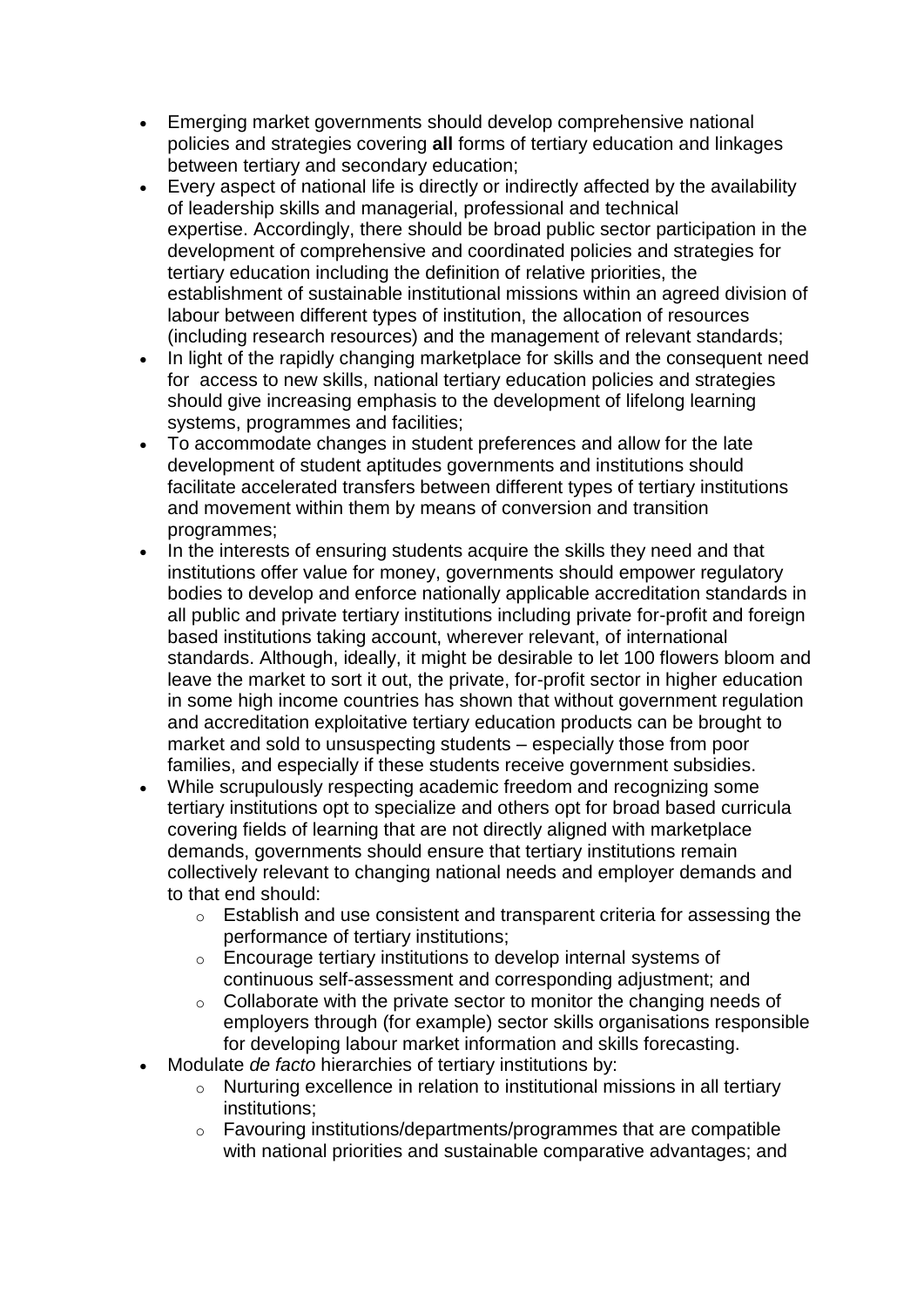$\circ$  Avoid focussing on elite institutions to the detriment of mainstream institutions given that national interests are likely to be best served by balancing the selective pursuit of excellence with the needs of mainstream students and promoting excellence in both.

### **Technology**

To take full advantage of the potential of information and communications technologies it is **recommended** that emerging markets should:

- Emphasize the development of national high speed broadband networks to provide all teachers and students in tertiary institutions with reliable internet access;
- Adopt legislation and develop funding, supply and end-user support mechanisms to enable all students in tertiary education to acquire and use personal computers;
- Promote the development of internet based distance learning to expand the geographic coverage and increase the social penetration of tertiary education in existing institutions or in newly created distance learning institutions; and
- While recognizing that the concepts and related technologies are at a formative stage but also recognizing the potential benefits for research and teaching, monitor and evaluate opportunities offered by cloud computing.
- Take full advantage of the growing availability of high quality educational resources including open education resources and affordable eBooks.

### **Funding**

#### **Students**

Recognizing that: (i) Tertiary education in virtually every emerging market is provided by a variable mix of public, private and hybrid institutions; (ii) This mix is partly affected by culture and tradition;(iii) The respective roles of households and the role of the state in financing tertiary education varies significantly around the world; (iv) A large part of the benefits of tertiary education are private goods; (v) Intense competition for public revenues will inevitably increase; and (vi) The use of scarce public revenues to finance all or most of the costs of tertiary education is unsustainable and (particularly where revenues are partially derived from taxes on low income households) regressive, it is **recommended** that:

- Financial policies should be aligned with the principle that subsidies to all students are regressive if the costs are borne by taxpayers particularly if the students concerned capture most of the benefits.
- All students should pay at least part of the cost of tertiary education by borrowing, earning or a combination of the two;
- Governments should:
	- o Recognize that many poor individual students face the barrier of liquidity upon entry into tertiary education largely because efficient markets for human-capital financing (comparable to those for financing assets that can be used as collateral) do not exist;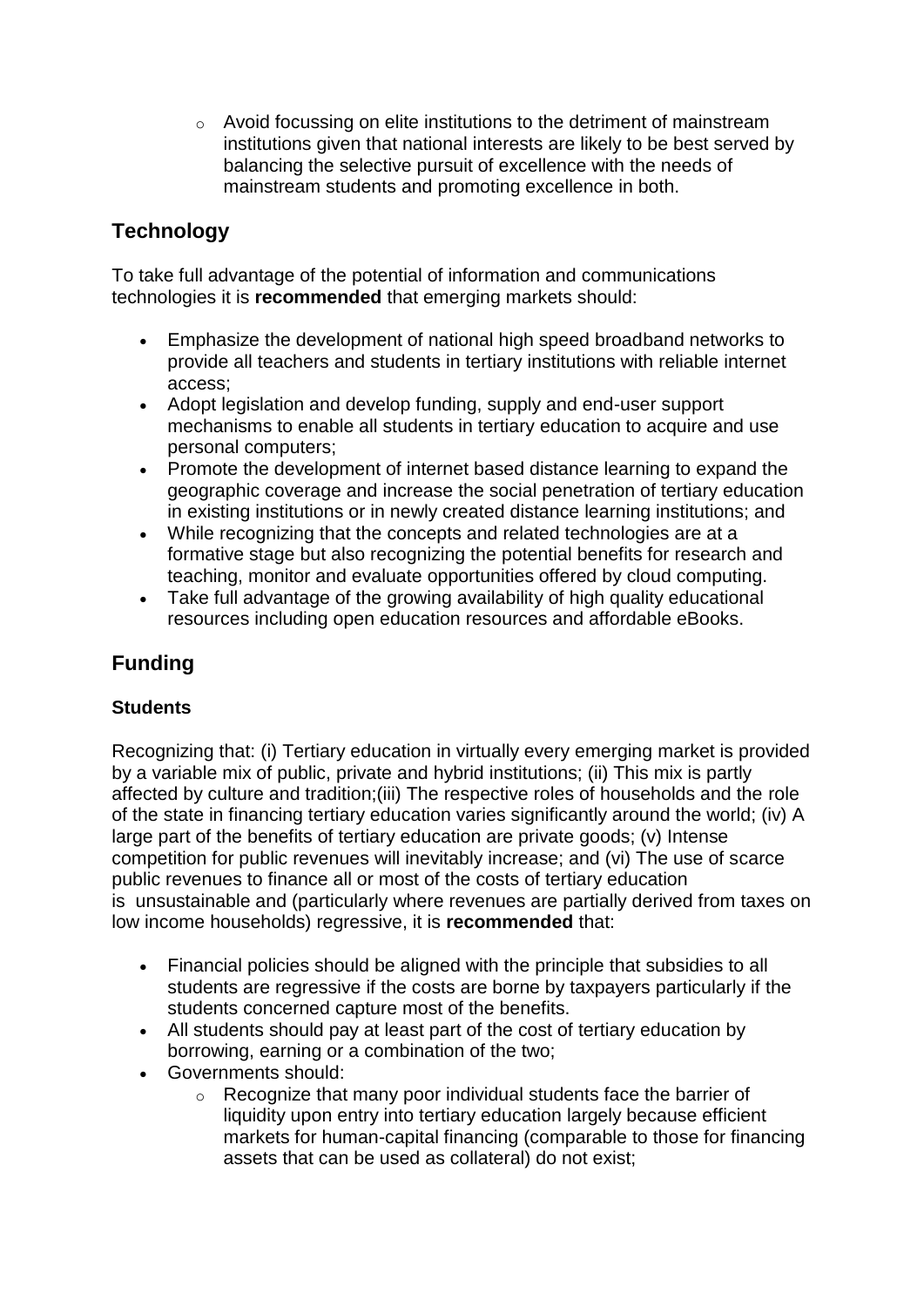- o Consider the creation of loan markets or equity-investment markets for student financing (in the latter case repayment would be a stipulated fraction of a student's future income);
- o Consider arrangements for deferred repayment. These could include (i) The use of minimum income thresholds (as in Australia and the UK); (ii) Where the taxation system is sufficiently robust and inclusive, the use of taxation as a medium for repayment; and (iii) Making allowance for the fact that students who devote part of their lives to producing public goods and earn less than others may qualify for different treatment;
- o Recognize that student financing raises the question of whether tuition should be the same for all, regardless of the specific costs of courses (the cost per student in humanities being lower than that of medicine, sciences and, engineering); and
- o Ensure student financing provides funds to *students* rather than institutions.

#### **Teachers**

Recognizing that the quality of tertiary education is largely determined by the quality of teaching it is **recommended** that:

- Governments should ensure that teachers in tertiary institutions receive compensation that recognizes their critical roles in economic, social and cultural development at the level needed to attract and retain them in tertiary education;
- The terms and conditions of their employment should be competitive with those in other fields in which their expertise might alternatively be employed;
- Compensation and other conditions should vary between different areas of specialization in line with differentials in the external world;
- Policies should allow for variations to attract and retain skilled personnel in certain strategic areas, such as science and industry-oriented research; and
- Governments should ensure teachers receive support to ensure they keep pace with changes in technology, communication and teaching methods.

#### **Research**

Recognizing there are intimate links between teaching and research in tertiary institutions; assuming that some types of research (particularly where research outputs may be private goods) should be funded, at least in part, by private enterprise; and accepting that research generates public benefits, it is **recommended** that emerging market governments should:

- Develop coherent, consistent and equitable policies to govern the allocation of resources for publicly funded research on the basis of intellectual merit;
- Align publicly funded research with national economic, social and cultural priorities and the expansion of national innovation capacity;
- Build and retain a critical mass of research personnel using a mix of international and local training, and sustain institutional capacities to access world systems and data bases for research and innovation;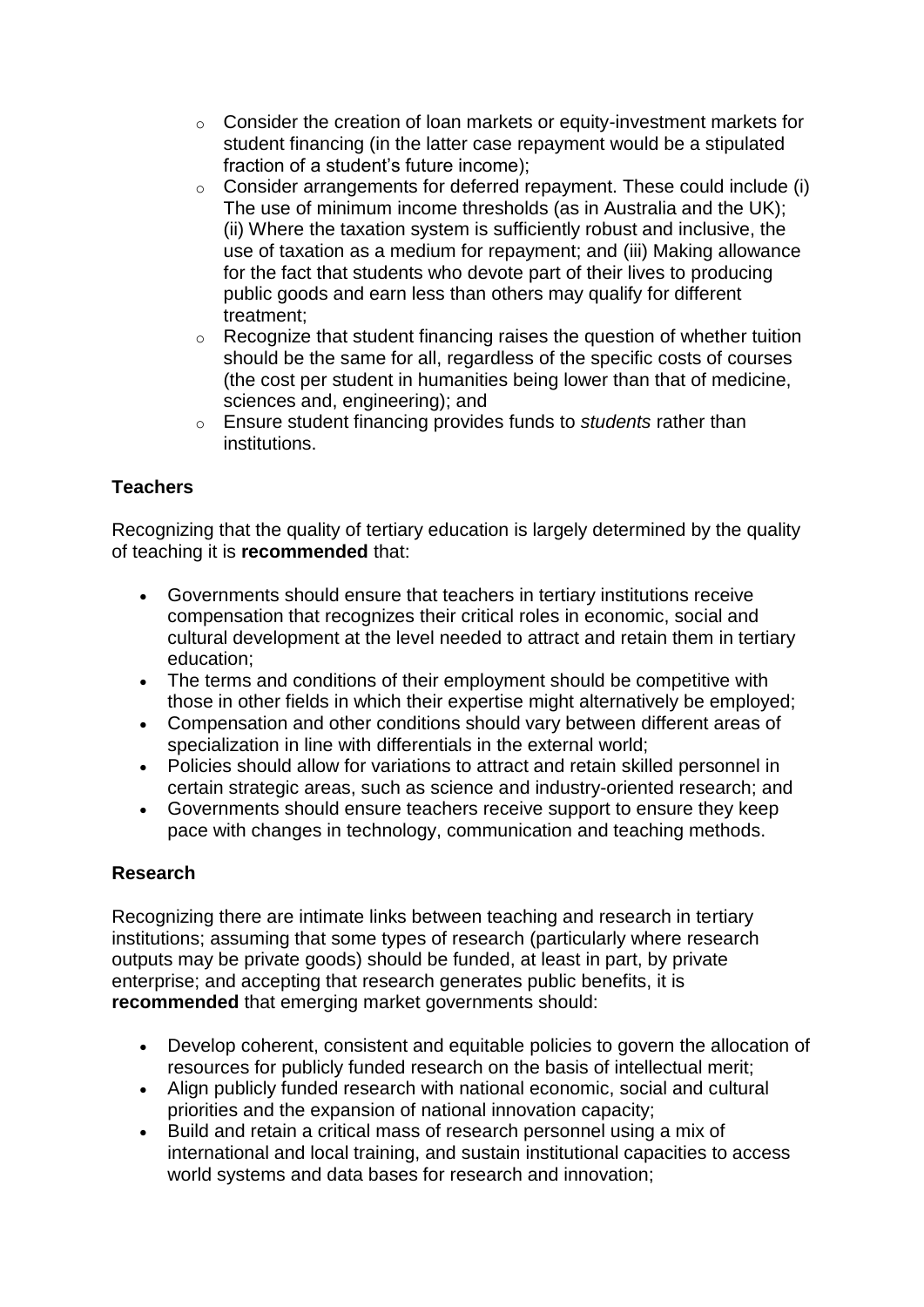- Encourage researchers to leverage their careers and capacity by partnering with institutions and scholars in high income countries; and
- Develop consistent and transparent arrangements for sharing the costs of research with the private sector.

### **Social Mobility**

Given: (i) Regressive trends in the distribution of wealth and income in emerging markets; (ii) The potential consequences of these trends for the integrity of their social (and political) fabrics; (iii) Underlying principles of social justice; and (iv) The fact that the denial of tertiary education to those who could benefit from it wastes human capital it is **recommended** that governments and institutions ensure that:

- Access to conventional or distance learning tertiary education is open to all qualified students without regard to family circumstances or ability to pay;
- Tertiary institutions make concerted efforts to attract and retain traditionally excluded students; and
- Access to tertiary education for all students is based on cost sharing.

# **And Joined-Up Institutions**

Emerging market policies should balance the *controls* that are required to create a coherent framework for tertiary education with measures that promote *cooperation* between tertiary institutions with the *autonomy* needed by every institution to cherish its traditions, develop its identity, nurture its community and compete nationally and internationally. The balance of control, cooperation and autonomy will reflect distinctive national political systems. Some will allow individual institutions almost untrammelled freedom to pursue their objectives. Others will insist on limited autonomy, tighter regulation and greater conformity. Because, irrespective of its degrees of freedom, every tertiary institution in every emerging market must shape its own future, it is **recommended** that each institution should ensure:

- Its mission remains relevant in a changing economic and social environment and is informed by international as well as national developments;
- Its curriculum offers a manageable balance between the demands of the external marketplace and the need to nurture the ethical values, professional standards and social skills its students will need to function;
- It continuously evaluates its competitive and collaborative advantages, the breadth and depth of its programmes and the relevance of its resource allocations;
- Its admissions criteria and procedures and (insofar as it controls them) financial aid policies are compatible with ensuring social and financial disadvantages do not unduly impede access to tertiary education;
- Its strategic vision is grounded in local and global economic and social realities;
- Its governance includes adequate representation from business and civil society;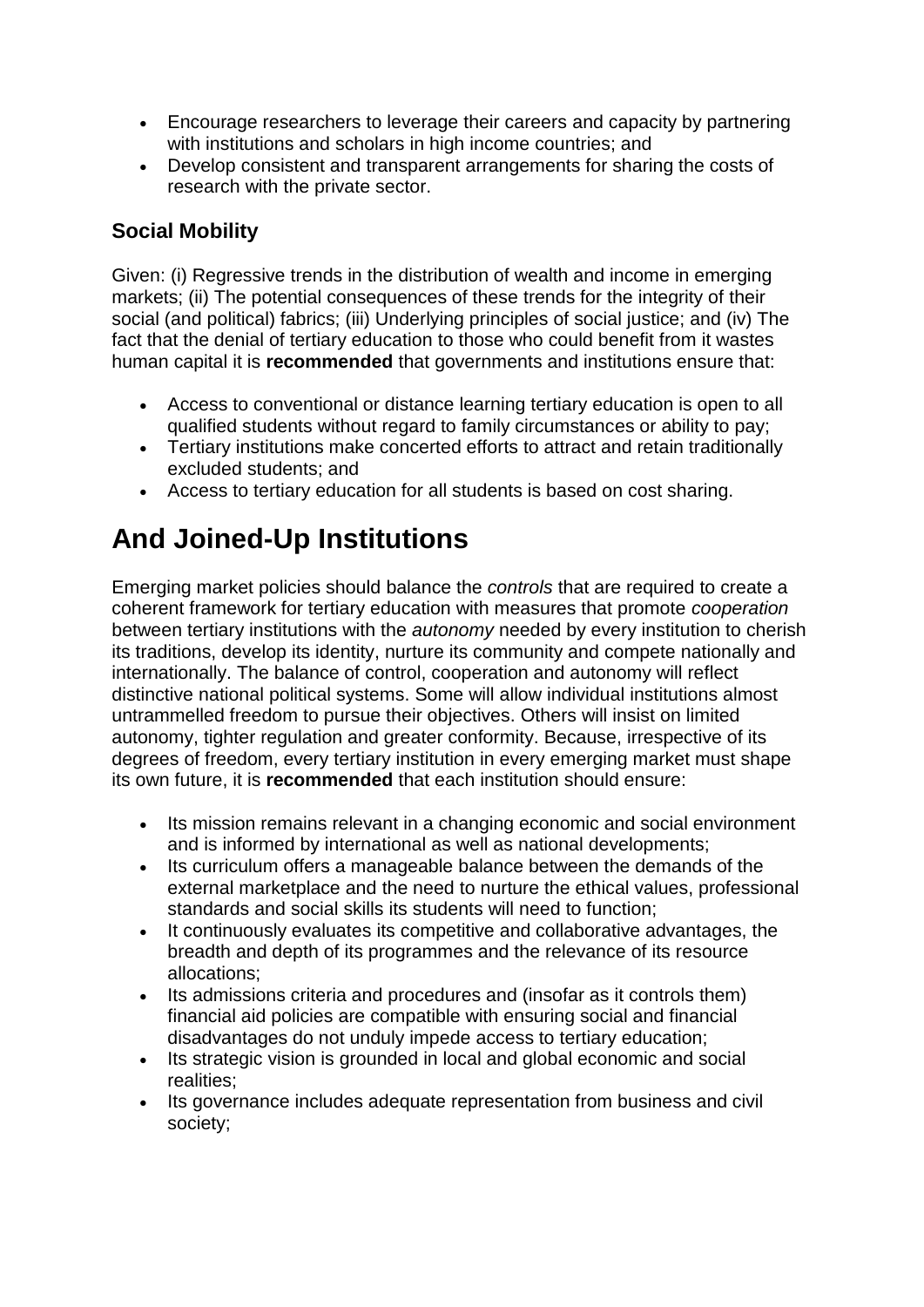- It serves the needs of both foreign and domestic students without compromising academic standards or giving undue weight to financial criteria; and
- It has robust organisational and academic governance mechanisms that ensure the integrity and quality of its programs and processes.

\_\_\_\_\_\_\_\_\_\_\_\_\_\_\_\_\_\_\_\_\_\_\_\_\_\_\_\_\_\_\_\_\_\_\_

<sup>1</sup> Tertiary institutions in some high income countries, often supported by tax-financed institutional budgets or private endowments have traditionally been able to manage themselves as producer-cooperatives and to decide what types of human capital to produce with scant reference to the evolving requirements of national economies.

 $2$  The third factor – which mainly applies to countries with ample capacity to deliver high quality tertiary education (e.g. Japan, Korea and parts of Western Europe) – points to specific demands for educational experience and foreign experience.

 $3$  If (i) A good or service is freely available to everyone who wants it; (ii) Its use or enjoyment by one person neither restricts nor diminishes its use or enjoyment by others; and (iii) Nobody can be excluded from its use or enjoyment, it is a *public good*. Conversely, if (i) Access to a good or service is constrained or excluded by cost or other barriers; (ii) Its use or enjoyment by one person reduces its availability to others because scarce resources are depleted by its production; or (iii) It can be rejected, it is a *private good*.

 $4$  The Gini-coefficient is the most commonly used measure of income inequality. It varies between 0, which reflects complete equality and 1, which indicates complete inequality.

 $<sup>5</sup>$  If cost effectiveness criteria were applied to tertiary education in, for example, the</sup> USA, the Ivy League institutions would rank below less prestigious institutions in terms of value added per unit, particularly if account were taken of their selective admissions processes.